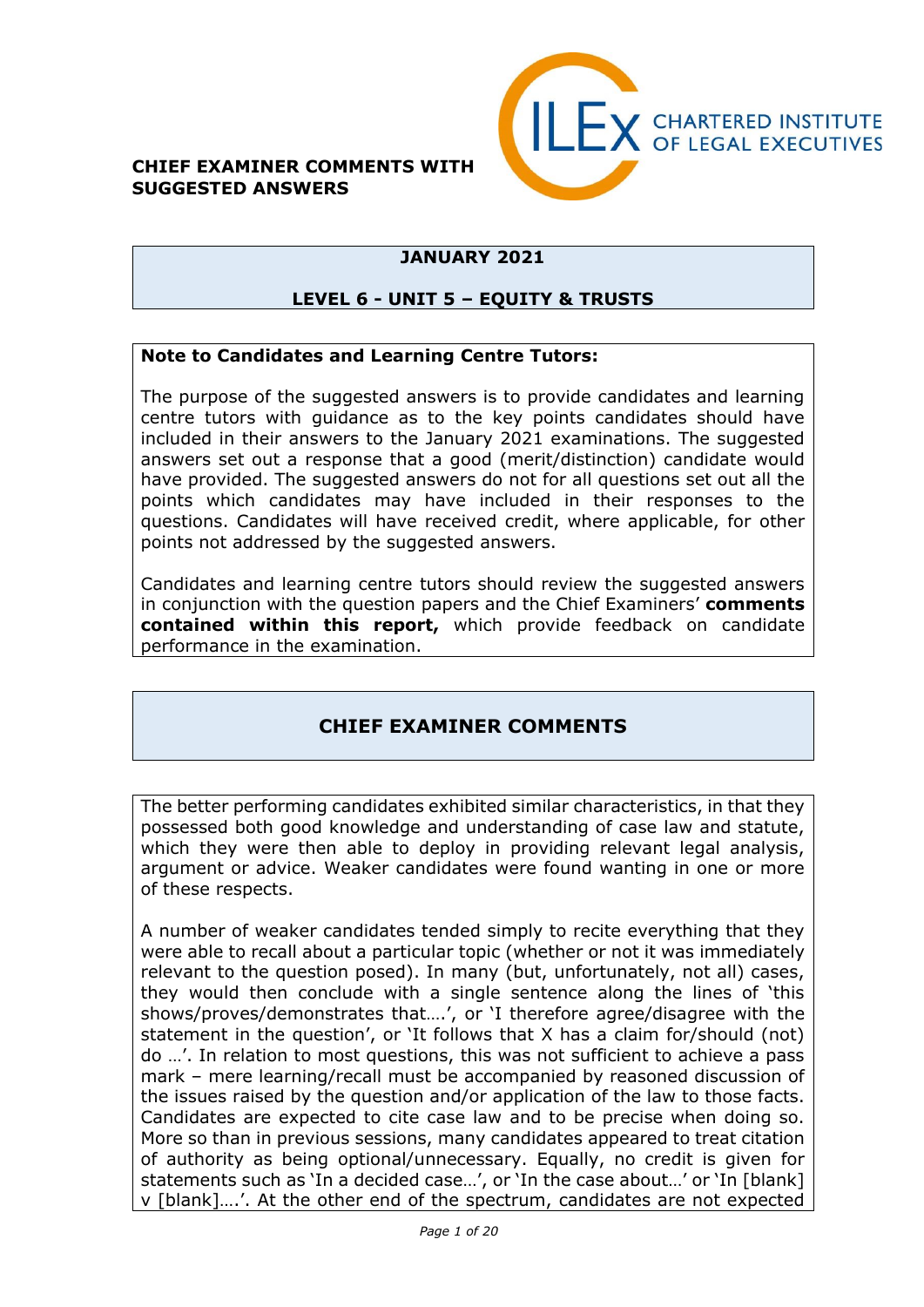or required to recite the facts of particular cases. More often than not, those facts are irrelevant (unless they are strikingly similar to the facts presented in the question), and setting them out only absorbs time and effort which could be more gainfully employed elsewhere.

## **CANDIDATE PERFORMANCE FOR EACH QUESTION**

#### **SECTION A**

#### **Question 1**

This question required candidates to discuss the concept of 'dishonesty' in relation to accessory liability. Although the quotation in the question was taken from the speech of Lord Hoffman in Twinsectra Limited v Yardley and Others (2002), better candidates discussed dishonesty in the context of both knowing receipt and dishonest assistance.

This was not a popular question. The range of marks achieved varied considerably. A hallmark of all the scripts was weakness in relation to a critical evaluation of Lord Hoffman's statement and a failure to discuss the principles which emerge from the relevant cases in sufficient detail.

#### **Question 2**

This question required candidates to discuss the various bases on which the courts have sought to justify the validity of a gift to an unincorporated association, and to identify the problems associated with each identified justification.

Relatively few candidates attempted this question. Most of those who did were unable to identify all the various alternatives. Almost all those who attempted this question struggled to articulate succinctly the rationale behind Re Denley and/or Re Lipinski.

#### **Question 3**

This question required candidates to discuss the law relating to constructive trusts of the home (with an acknowledgement to the law relating to resulting trusts).

As ever, this was a very popular question. Better candidates correctly articulated the different requirements in relation to express and implied common intention constructive trusts and cited relevant case law to support their discussion of the relevant principles. Weaker answers were much more discursive.

It was a common feature of all but the best answers that the discussion about 'quantification' was noticeably weaker than the discussion about 'qualification' (and in a number of instances it was absent altogether). Many candidates appeared to think that Stack v Dowden has established definitive principles in relation to both elements.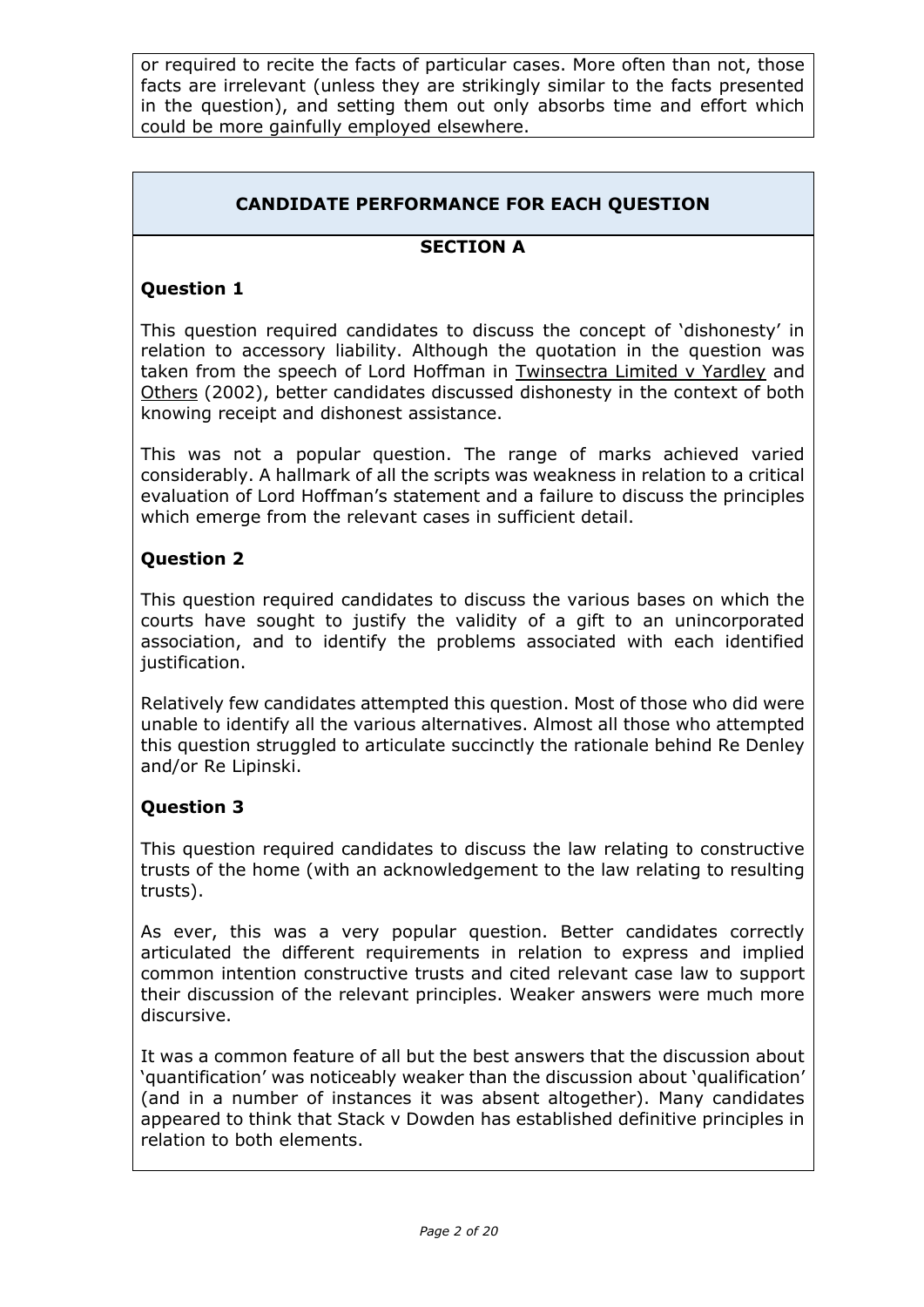A surprising number of candidates confused express trusts with express common intention constructive trusts, which inevitably resulted in some rather wayward discussion.

## **Question 4**

This question required candidates to discuss fiduciary duties and the appropriate remedy for breach of fiduciary duty in the specific context of a bribe/secret commission.

In the main, this question was answered poorly. As regards part (a), candidates discussed only trustees, rather than fiduciaries generally. This inevitably resulted in a rather 'narrow' discussion. As regards part (b), a number of candidates who answered part (a) simply did not attempt to answer part (b) at all.

## **SECTION B**

### **Question 1**

This question required candidates to discuss equitable remedies: specific performance and interim mandatory injunctions in part (a) and interim prohibitory injunctions in part (b).

Only a few of the candidates who answered this question were able to articulate the relevant threshold tests fully and correctly. In the context of part (a), hardly any candidates referred to the possibility of seeking an interim mandatory injunction. In relation to part (b), a significant proportion of the candidates chose to focus on search orders and/or freezing orders (with examples of the 'usual' confusion as to the actual purpose of a freezing order).

## **Question 2**

This question required candidates to discuss secret trusts. Due to the number of issues involved, this was a challenging question.

With some exceptions, candidates discussed the requirements for the creation of a valid secret trust reasonably well. A surprising number mis-identified which of the dispositions resulted in a fully secret trust and which resulted in a half-secret trust.

Application of the law to the facts was generally good, but barely any of the candidates considered whether LPA 1925, s 53(1)(b) applied to the trust relating to the house. Some, but not all, considered WA 1837, s 15 in relation to Erin.

The quality of the discussion regarding whether Helga was entitled to retain the entirety of the bequest varied considerably, but most candidates at least identified the issues involved and attempted to embark on a reasoned discussion,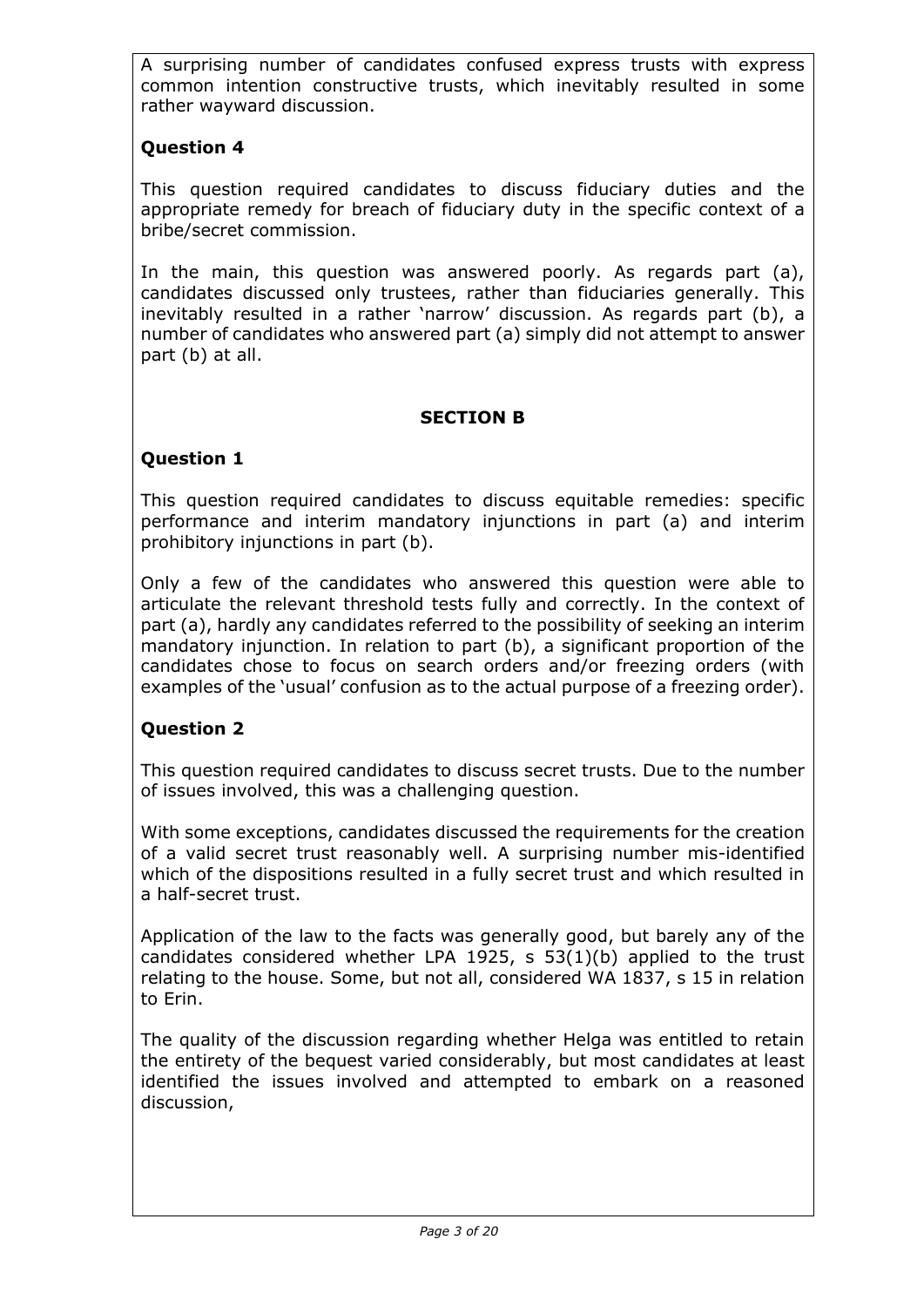## **Question 3**

This question required candidates to discuss formalities and constitution in relation to dispositions of particular assets.

Part (a) involved a transfer on trust of land. A surprising feature of the answers on this part was that candidates chose to focus on either the transfer, or the trust, but did not discuss both.

Part (b) involved dispositions of an equitable interest. The discussion of LPA 1925,  $s$  53(1)(c) was extremely poor.

Part (c) involved a *donatio mortis caus*a. Virtually every candidate identified this and engaged in a reasonable discussion.

## **Question 4**

This question required candidates to discuss breach of fiduciary duty and tracing. Again, the number of dispositions involved, and the issues raised by them, meant that this was a challenging question.

This was a relatively popular question. Discussion of the principles of equitable tracing was poor in the weaker scripts. Even in the better scripts, very few candidates went through the mathematical calculations raised by the facts and engaged in only generalised discussion.

### **SUGGESTED ANSWERS**

## **LEVEL 6 - UNIT 5 – EQUITY & TRUSTS**

#### **SECTION A**

## **Question 1**

The facts of Twinsectra v Yardley and others (2002) were that the defendant (Y) obtained a loan from Twinsectra (T). The loan monies were paid to Y's solicitor (S), who gave an undertaking to T that they would be used solely for acquiring property and would be retained by S until they were used for that purpose. In breach of that undertaking, S paid the monies to another solicitor acting for Y (L). S accepted Y's confirmation that the monies would be used for acquiring property). L knew the terms of the undertaking given by S, but nevertheless paid the monies out to Y on Y's instructions, without ensuring that they were used to acquire property. In so doing, L deliberately 'shut his eyes' to any issues arising out of S's undertaking (which he did not regard as being of his concern). The monies were misapplied by Y and lost to T.

T sued L for having dishonestly assisted in a breach of trust (there was an issue as to whether the monies were in fact held on trust, but this was resolved in favour of T). Dishonest assistance (formerly referred to in older cases as 'knowing assistance') is an example of accessory liability: a person who assists in the misapplication of trust money is liable to the victim of that misapplication if that person has acted with the requisite degree of 'fault'.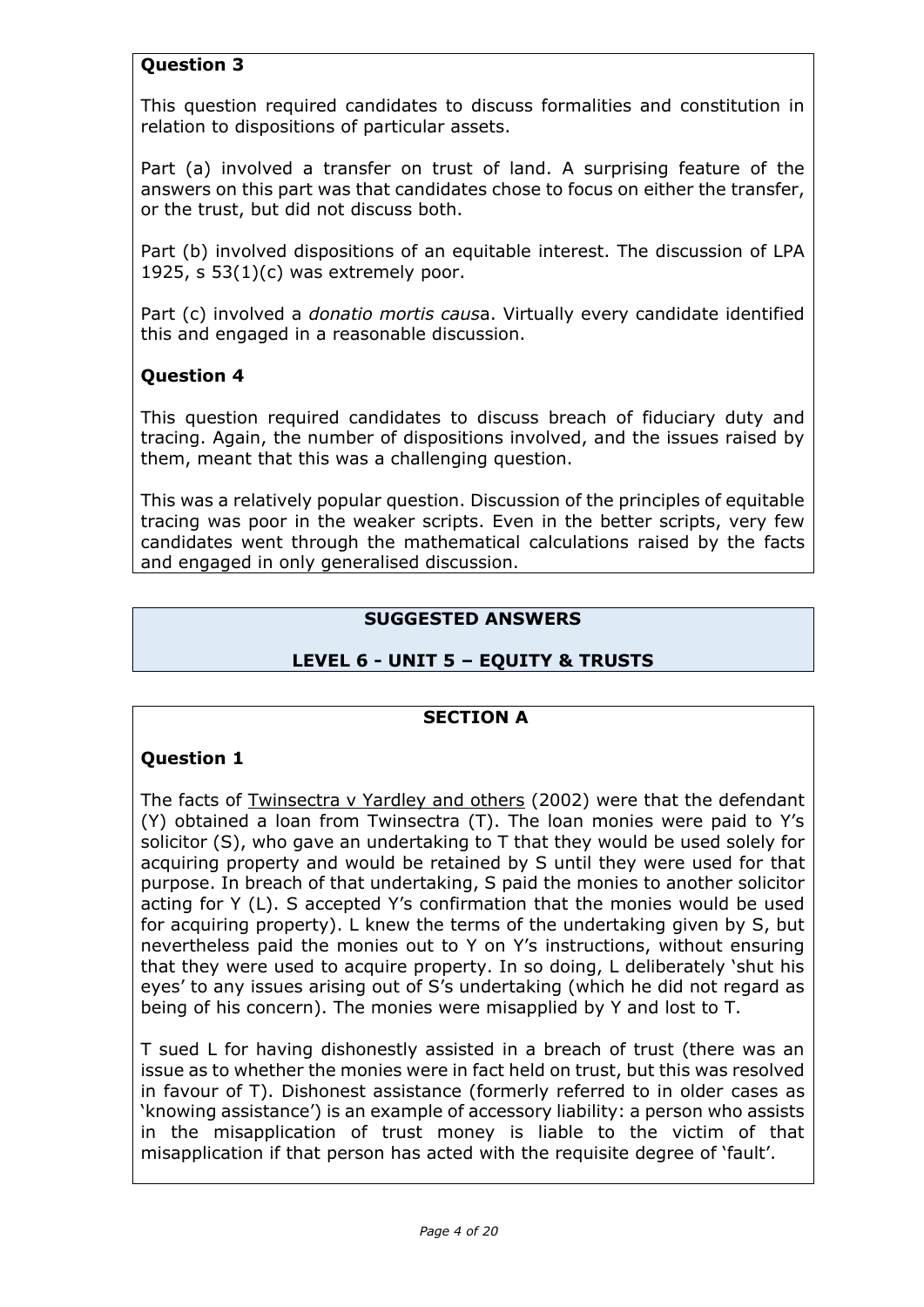The issue as to the requisite degree of fault which is required was considered by the Privy Council in Royal Brunei Airlines Sdn Bhd v Tan (1995). Lord Nicholls stated that in the context of accessory liability that the touchstone for liability was dishonesty and that 'acting dishonestly … means simply not acting as an honest person would in the circumstances. This is an objective standard …'. In the course of his speech, he expressly rejected both knowledge and unconscionability as alternative tests for liability. In rejecting the former, he stated that 'knowledge' invited tortuous convolutions about the "sort" of knowledge that was required (in the course of which he referred to, and recommended abandonment of, the five degrees of knowledge articulated in Baden v Société Générale pour Favoriser le Développement du Commerce et de l'Industrie en France (1983). In rejecting the latter, he noted that: (a) if it meant the same as dishonesty, then dishonesty was just as good a word to use (and was certainly one which was more familiar to non-lawyers), and (b) if it didn't mean the same as dishonesty, it was unclear what it did mean.

The majority in Twinsectra (Lord Millett dissenting) held that a defendant would be dishonest if their conduct would be regarded as such by the standards of ordinary people, and if the defendant realised this: per Lord Hoffman '… the principles laid down by the Privy Council in [Tan] … require more than knowledge of the facts which make the conduct wrongful. They require a dishonest state of mind, that is to say, consciousness that one is transgressing ordinary standards of honest behaviour'.

Although purporting to apply the principles established in Tan, this formulation appears to equate the relevant test for 'dishonesty' with the criminal test set out R v Ghosh (1982), by introducing both objective and subjective elements (this was a yardstick which had been rejected by Lord Nicholls in Tan). In his dissenting speech, Lord Millett considered that the the test should be objective only, with the standard of behaviour being that expected (objectively) of a person in the position of the defendant.

The decision in Twinsectra was subsequently subjected to considerable criticism and subsequent analysis. Later cases, such as  $Barlow-Clowes v$ Vaughan (2006) in the Privy Council and Abou-Rahmah v Abacha (2007) in the Court of Appeal, saw a 're-interpretation' or 'clarification' of the decision in Twinsectra to minimise any apparent divergence from Tan. In Abou-Rahmah and Starglade Properties Ltd v Nash (2010) it was accepted that it is unnecessary to show that the defendant realised that their conduct would be considered dishonest or indeed gave any thought at all to that question. This process of re-appraisal has since been endorsed by the Supreme Court in Ivey v Genting Casinos (UK) Ltd (t/a Crockfords) (2017).

Although Lord Nicholls rejected unconscionability as the touchstone for liability in relation to cases of assistance, it should perhaps be noted that unconscionability has emerged as the touchstone for liability in relation to the other limb of accessory liability, namely knowing receipt (see BCCI (Overseas) Ltd v Akindele (2000), where the test was suggested to be whether the defendant had 'such knowledge as to make it unconscionable to retain the property received').

In terms of the actual decision in Twinsectra, many might feel that L was fortunate to avoid liability. The majority in the House of Lords seem to have been much influenced by the trial judge's finding that L had not been 'dishonest'. However, the trial judge also found that L had deliberately shut his eyes to problems which would be caused by paying away the monies. In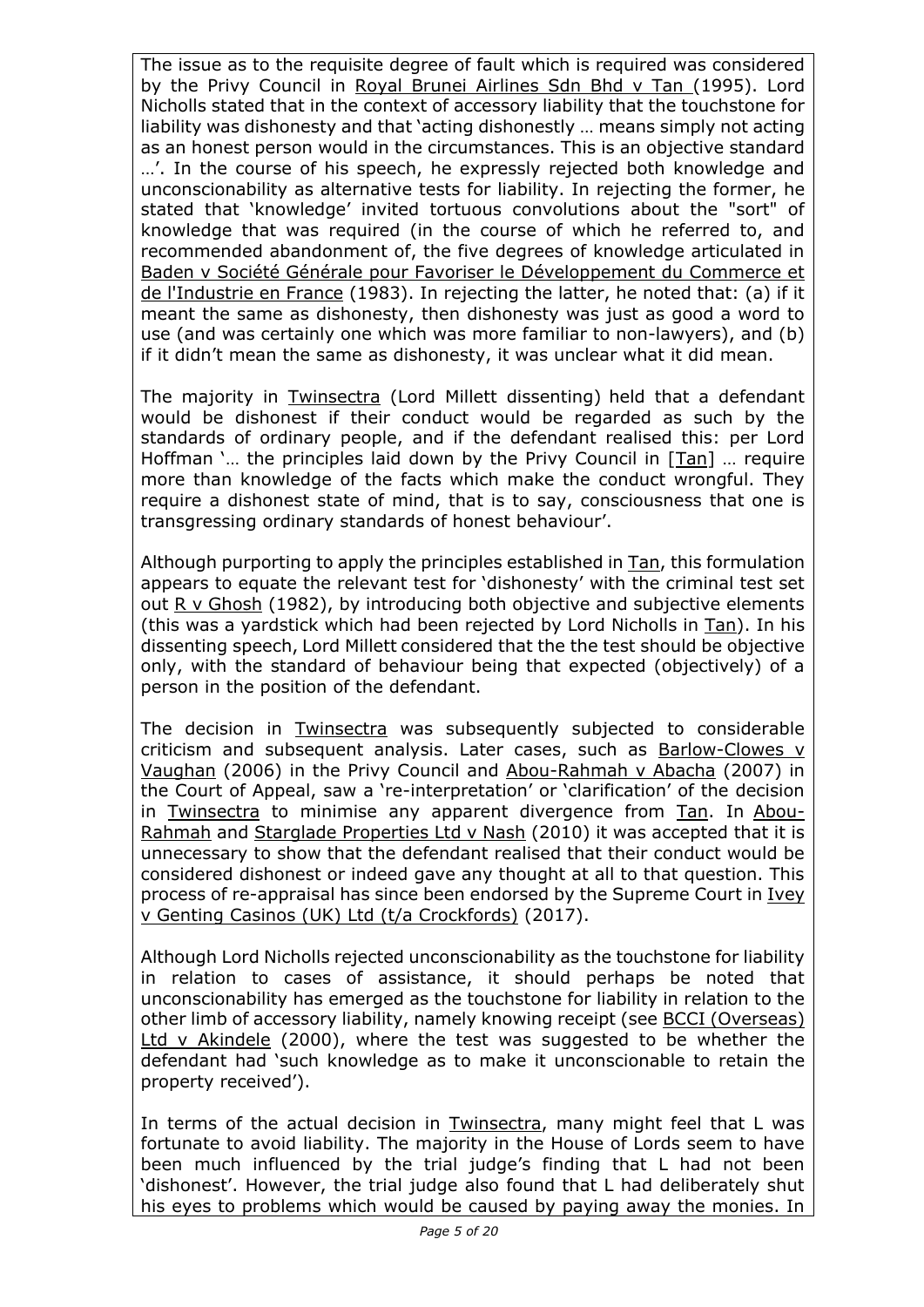Tan, Lord Nicholls said that an honest person does not deliberately close their eyes and ears, or deliberately not ask questions, for fear of learning something they would rather not know, and then proceed regardless. Lord Hoffman in Twinsectra agreed with that assessment, but nevertheless chose to characterise L's actions as 'taking a blinkered approach' or 'burying his head in the sand' (both of which justified the conclusion that L was not dishonest) rather than 'deliberately shutting his eyes' (which would presumably have led to the conclusion that L was dishonest, and which both Lords Hutton and Hoffman dismissed as essentially an unfortunate choice of words by the trial judge). To many, the variations in meaning between the three phrases are subtle at best, and might even be said to constitute a distinction without a difference.

## **Question 2**

An unincorporated association lacks legal personality and so cannot own property, or be the beneficiary of a trust, in its own right. In addition, a trust for a non-charitable purpose is generally void, because it offends the beneficiary principle. This principle states that, for a trust to be valid, there must be ascertainable human beneficiaries, capable of enforcing it (Morice v Bishop of Durham (1805)). Such a trust may also fail for lack of certainty of objects, and/or for offending the rule against perpetuity.

However, various alternative constructions may allow a gift to a noncharitable unincorporated association to be saved: these are set out in Neville Estates v Madden (1962)).

## *Trust benefitting identifiable persons*

Re Denley's Trust Deed (1969) is authority for the proposition that a trust which is expressed to be for a purpose can be valid if it primarily benefits identifiable persons. The gift in question concerned a gift of land to trustees who were to hold it on trust for use as a sports ground, primarily for the benefit of employees of a named company, and for anyone else whom the trustees permitted to use the ground. Goff J held that the employees were identifiable persons who, whilst not beneficiaries in the normal sense of owning beneficial (ie proprietary) interests, could nevertheless ensure that the trust was enforced.

Re Denley was not itself a case concerning a gift to an unincorporated association. However, in Re Lipinski (1976) Oliver J relied on Re Denley as one of the grounds for upholding a gift to an unincorporated association which was to be used for the purposes of constructing buildings for the association's use. Oliver J's alternative ground was that the gift could be treated as an accretion to the association's funds – this is discussed below.

Even if the Re Denley/Re Lipinski approach is applied, the trust will still fail unless its duration is limited to the perpetuity period at common law (generally 21 years). There is also uncertainty as to how the class of objects of such a trust is to be identified: it has been suggested that the test should be the same as for discretionary trusts (ie the 'is/is not' test identified in McPhail v Doulton (Re Baden's Deed Trusts (No 1) (1971)), but the application of that test is not without its difficulties (see Re Baden's Deed Trusts (No 2) (1973)).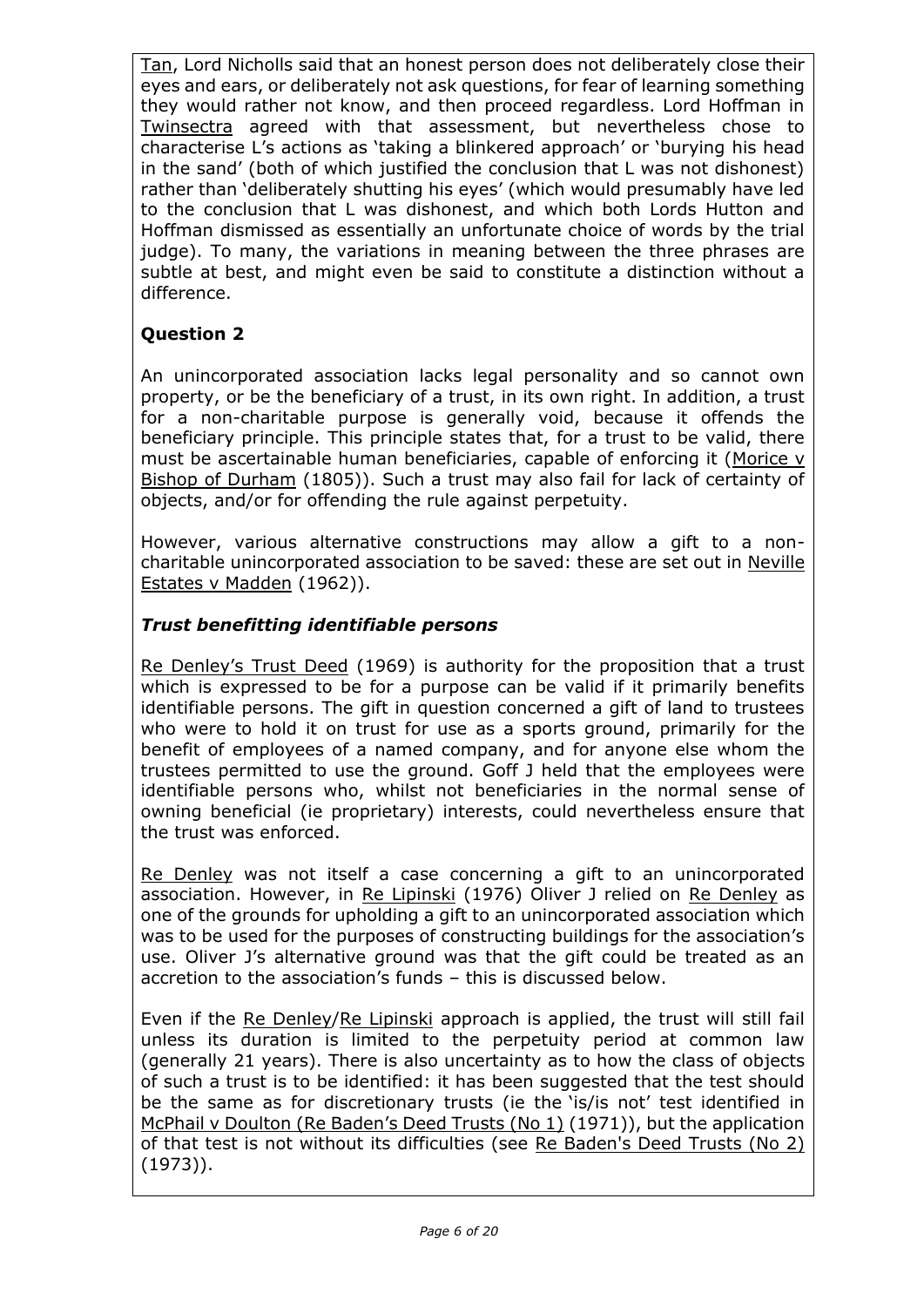It should also be noted that the members of the association cannot, in any case, be forced to fulfil the specified purposes (despite Goff J assuming in Re Denley that the purposes were bound to continue).

The Re Denley line of reasoning has been doubted in subsequent cases (see, for example, Re Grant's Will Trusts (1980) where Vinelott J characterised Re Denley as an example of an ordinary discretionary trust for the employees of the company). However, it continues to be invoked (see, for example, Grender v Dresden (2009) where a residents' association incorporated for the purpose of maintaining private roads on a housing estate was upheld as a valid Re Denley trust for a definable class of persons (the residents of the estate).

### *Trust for present and future members*

Alternatively, the gift may be construed as a trust for present and future members (as joint tenants or tenants in common). Such a trust would not offend the beneficiary principle because, self-evidently, it would have human beneficiaries. However, such a construction is unlikely unless the intention to benefit present and future members is expressed. In addition, the trust must be restricted to present members and those joining within 125 years, to avoid infringement of the perpetuity rule against remoteness of vesting (see Perpetuities and Accumulations Act 2009, s 5).

Again, there can be no certainty that the gift will actually be used for the donor's intended purposes because there is nothing to prevent the beneficiaries for the time being from bringing the trust to an end and dividing the fund between themselves.

#### *Absolute gift to association members subject to the association's rules*

The gift may be construed as an absolute gift to present members as an accretion to the association's funds and subject to the contractual restrictions contained in the association's rules or constitution (meaning that no individual member can claim their distributive share immediately). This analysis was used in Re Recher's Will Trusts (1972). There is no perpetuity issue with this construction as the gift vests immediately.

This 'contractual' construction is, in the absence of words clearly demonstrating an intention to impose a trust, now the preferred approach (see comments in, for example, Artistic Upholstery v Art-Forma (1999) and Hanchett-Stamford v HM Attorney General (2008)). However, it cannot be invoked where the association:

- has ceased to exist
- lacks identifiable rules
- is subject to external control (see Re Grant's Will Trusts (1980), but a limited degree of external control will not necessarily be fatal (see Re Horley Town Football Club (2006))

As with the other constructions already discussed, this contractual approach does not guarantee that the settlor's intentions will be carried into effect. The members of the association for the time being may, in accordance with its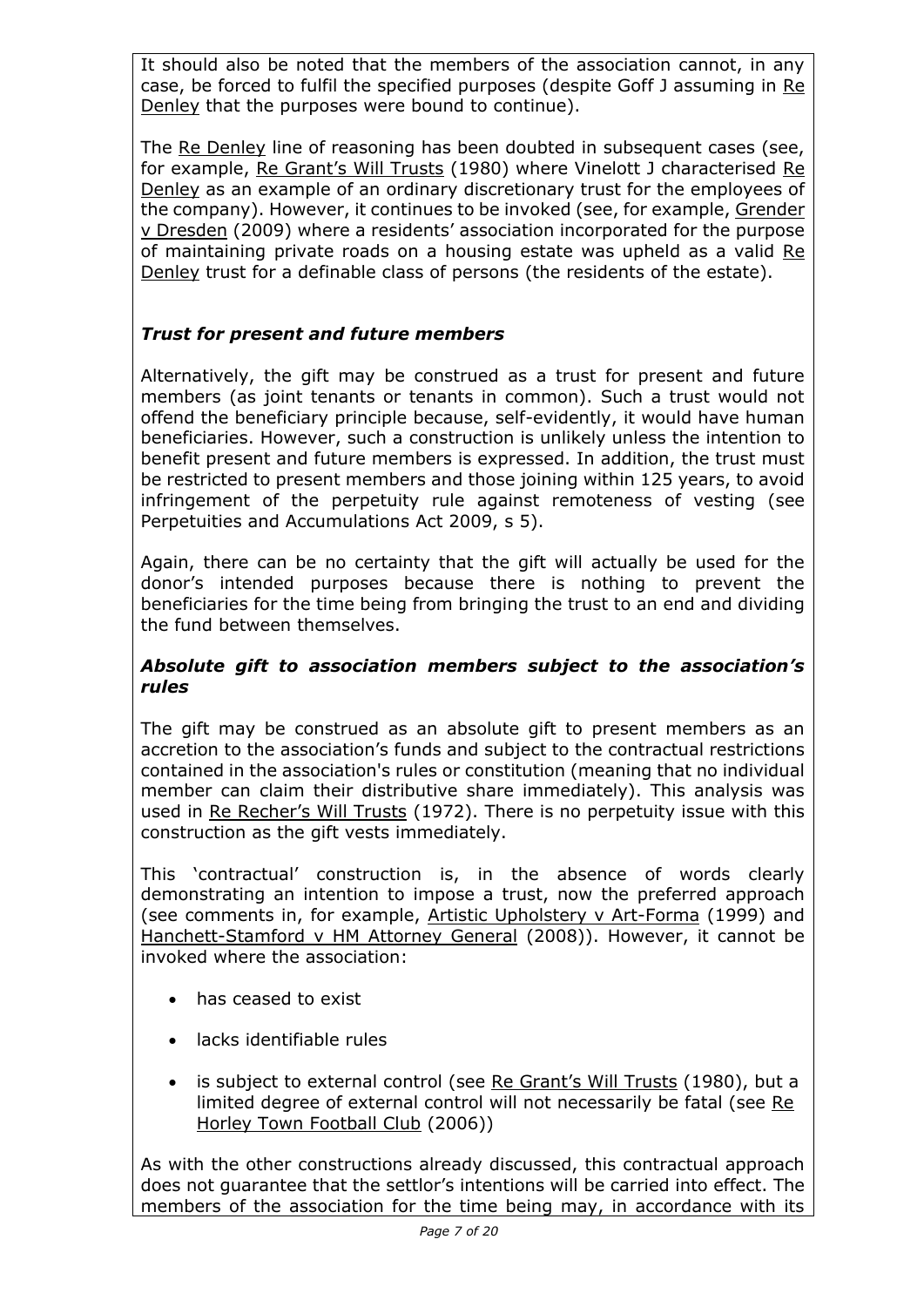rules, agree that the association should be wound up and its assets distributed.

## *Absolute gift to existing members beneficially*

This is a permissible construction (see, for example, comments in Leahy v A-G for NSW (1959) and in Re Grant's Will Trusts (1979)) but the occasions on which it is appropriate are likely to be infrequent (because invariably it is quite evident (not least from the subject matter of the gift itself) that the donor had no intention that the then members should be entitled to an immediate distributive share of the gift, but was intending to further the future purposes of an association which they had supported during their lifetime). This construction is only really appropriate where the association's name is being used as a convenient label to describe the current members with no intention of benefitting future members.

In conclusion, although it is possible to construe a gift in such a way as to make it available for the non-charitable purposes of an unincorporated association, it is not possible to the ensure that the gift will continue to be used for those purposes.

## **Question 3**

Historically, the respective beneficial interests of unmarried cohabiting couples in the family home were determined in accordance with wellestablished 'purchase money' resulting trust principles (Dyer v Dyer (1788) and Bull v Bull (1955)). In the specific context of the family home, cases such as Cowcher v Cowcher (1972) and Curley v Parkes (2004) held that only financial contributions at the time of acquisition were relevant in determining the parties' respective shares; but in Tinsley v Milligan (1994) it was held that later mortgage payments could be taken into account if they were anticipated from the outset.

Subsequently, in both Pettit v Pettit (1970) and Gissing v Gissing (1971), the House of Lords held that it was permissible, where the evidence established the existence of a common intention that the non-owning cohabitee should be entitled to a share in the family home, to impose an implied, resulting or constructive trust on the owning cohabitee (with Lord Diplock stating in Gissing that it was unnecessary to distinguish between those three classes of trust). The parties' common intention could be express or inferred to deliver a result which was perceived as being 'fairer' or 'more just'.

In Lloyds Bank v Rosset (1991) Lord Bridge stated that the requisite common intention could give rise to one of two kinds of constructive trust):

- the **express common intention constructive trust (ECICT)** an ECICT gives effect to any agreement, arrangement or understanding reached between the parties as the result of 'express discussions between [them] … however imperfectly remembered and however imprecise their terms may have been' (either at the time of acquisition or (exceptionally) at a later date) accompanied by subsequent detrimental reliance.
- the **inferred common intention constructive trust (ICICT)** in finding the existence of an ICICT 'the court must rely entirely on the conduct of the parties both as the basis from which to infer a common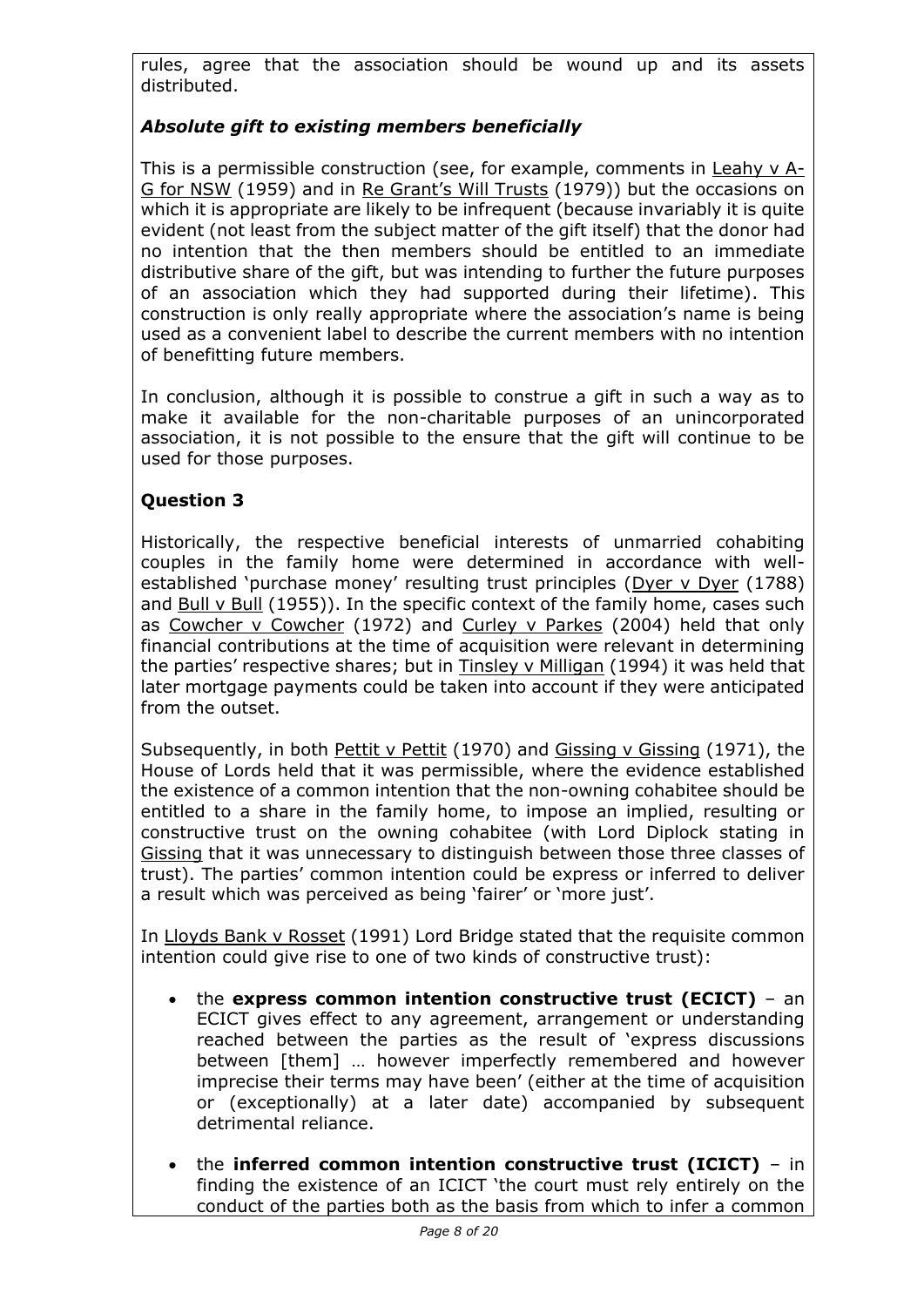intention to share the property beneficially and as the conduct relied on to give rise to a constructive trust'.

Unfortunately:

- in practice, ECICTs are infrequent (notwithstanding the notable exceptions in Eves v Eves (1975) and Grant v Edwards (1986)) cohabiting couples do not typically discuss, let alone reach a concluded agreement, that the non-owning cohabitee will have a share in the family home (see, for example, the judgment of Waite LJ in Midland Bank plc v Cooke (1995)); in addition, there is no clear guidance as to what constitutes 'detriment'
- the qualifying threshold for obtaining the benefit of an ICICT was initially set high, with Lord Bridge stating that it was extremely doubtful whether anything less than direct contributions to the purchase price by the non-owning partner would do (albeit that cases such as Le Foe v Le Foe (2001) relied on obiter dicta in both Pettit and Gissing to permit reliance on indirect financial contributions)

In Stack v Dowden (2007) – a case where the family home was jointly owned, but which is considered now to be of equal application to cases of sole ownership – Lady Hale made clear that allocating shares on the basis of resulting trust principles was no longer appropriate in the context of the shared family home as it gave too much power to the party with greater wealth and simply did not take account of all the features of the modern family.

Instead, and as repeated in Jones v Kernott (2011), the exercise is to "ascertain the parties' shared intentions, actual, inferred or imputed, with respect to the property in the light of their whole course of conduct in relation to it". Financial contributions are relevant, but there are many other factors which the court is entitled to consider. These include: any advice or discussions at the time of the transfer which cast light upon their intentions then; the reasons why the title was transferred as it was; the reasons why (if it be the case) the survivor was authorised to give a receipt for the capital moneys; the purpose for which the home was acquired; the nature of the parties' relationship; whether they had children for whom they both had responsibility to provide a home; how the purchase was financed, both initially and subsequently; how the parties arranged their finances (whether separately or together or a bit of both); and how they discharged the outgoings on the property and their other household expenses.

When it comes to quantification, the first task is to identify whether the evidence establishes an express agreement; if so, the parties will be held to that agreement. But if it is not possible to ascertain by direct evidence or by inference what their actual intention was as to the shares in which they would own the property "the answer is that each is entitled to that share which the court considers fair having regard to the whole course of dealing between them in relation to the property": per Chadwick LJ in Oxley v Hiscock (2005).

In light of the above discussion, it is submitted that it is correct to say that the rigidity of the resulting trust has been replaced by the flexibility of the common intention constructive trust (as explained and applied by Stack and Jones). However, it is perhaps questionable whether, in terms of the question posed, complete certainty has been achieved. It is submitted that any of the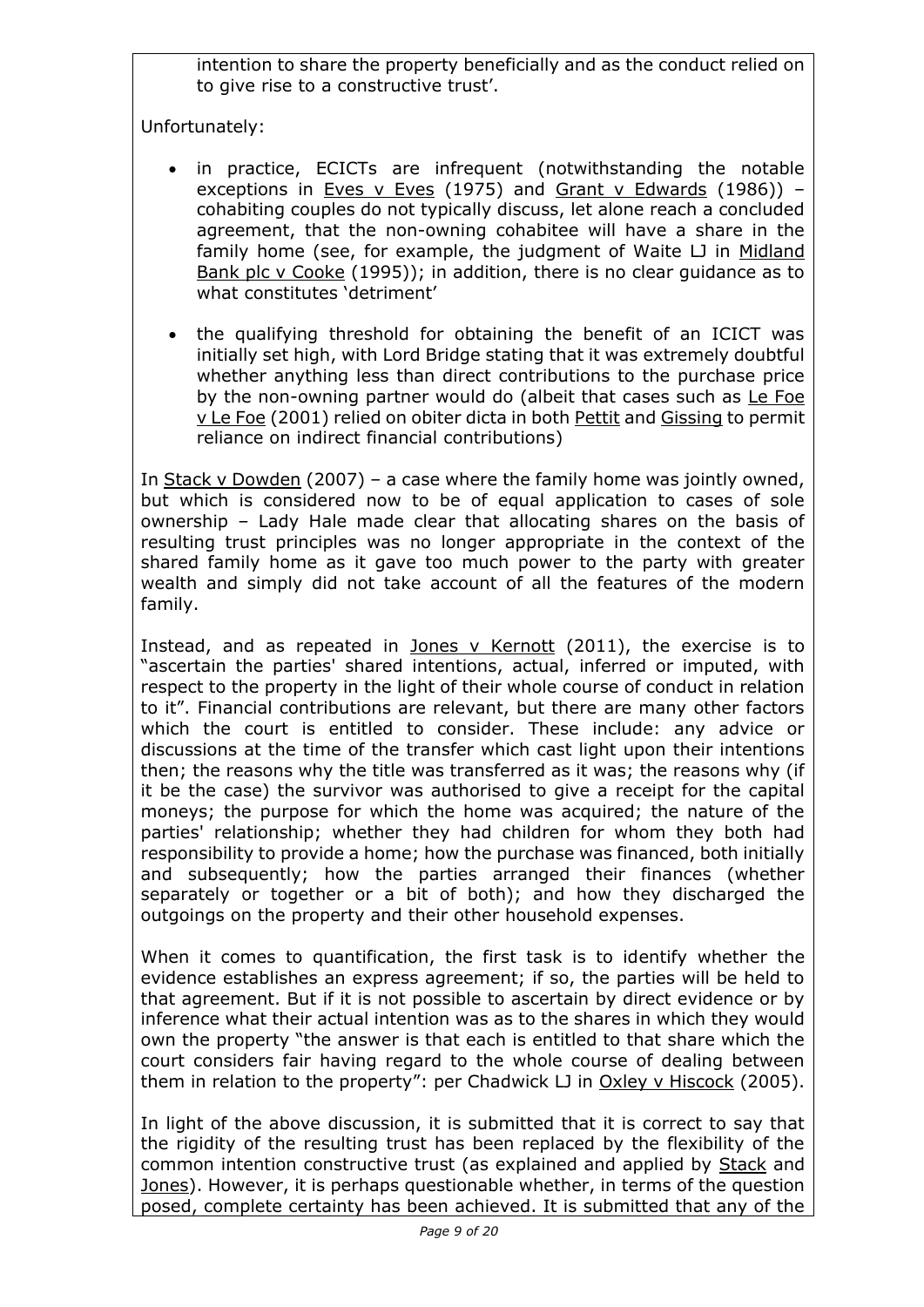following has the capacity to make the outcome in any particular case uncertain:

- the obligation to consider 'all the circumstances' although this liberates judges from having to determine what factors do or do not enable the non-owning cohabitee to claim a share, it inevitably means that it will become more difficult to predict the outcome in any given case because of the differing circumstances (and, perhaps also, the weight which is to be attached to them) which will exist: flexibility can go hand in hand with uncertainty
- the fact that circumstances can and do change over time, meaning that shares can also apparently change over time (as was the case in Kernott) – this is the so-called 'ambulatory trust' referred to in Stack – again, there is a danger that the process of determining a party's share will become less predictable
- the fact that, in instances where the court cannot identify an express common intention and is unable to imply/infer one from the parties' conduct, it is seemingly permissible to impute such an intention (ie to attribute to the parties an intention which in fact they never had) – this was an exercise that was expressly disavowed in Gissing (albeit in differing terms by each member of the House) and has been a vexed issue in several subsequent cases – as a result of which the court will award such share as it thinks 'fair' (which hardly seems a recipe for certainty)

# **Question 4(a)**

In Bristol and West BS v Mothew (1996), Millett LJ (as he then was) described a fiduciary as 'someone who has undertaken to act for or on behalf of another in a particular matter in circumstances which give rise to a relationship of trust and confidence. The distinguishing obligation of a fiduciary is the obligation of loyalty'.

It is the existence of the duty of loyalty that creates the role of a fiduciary; consequently, a fiduciary relationship can arise across a wide range of circumstances which fall outside the more 'formal' instances of (eg) solicitor/client, company/director, or trustee/beneficiary (A-G for Hong Kong v Reid (1993) and Reading v Attorney-General (1951).

Although there are a number of facets to the duty of loyalty, they are often distilled into two basic rules, namely the 'no conflict' rule and the 'no profit rule' (Bray v Ford (1896)). The operation of these rules was described by Lord Herschall as being 'inflexible'. Strict application of these rules can be found in cases such as Keech v Sandford (1726), Wright v Morgan (1926) and Boardman v Phipps (1966). Strict liability is said to be justifiable on the basis that:

- it provides a deterrent to fiduciaries who might otherwise be tempted to exploit the fiduciary relationship for their own benefit
- it avoids the court having to: (a) identify the appropriate test for liability (ie knowledge, dishonesty or unconscionability) which has, for example, bedevilled the development of the law in relation to accessory liability, and (b) make fact-based assessments in relation to that test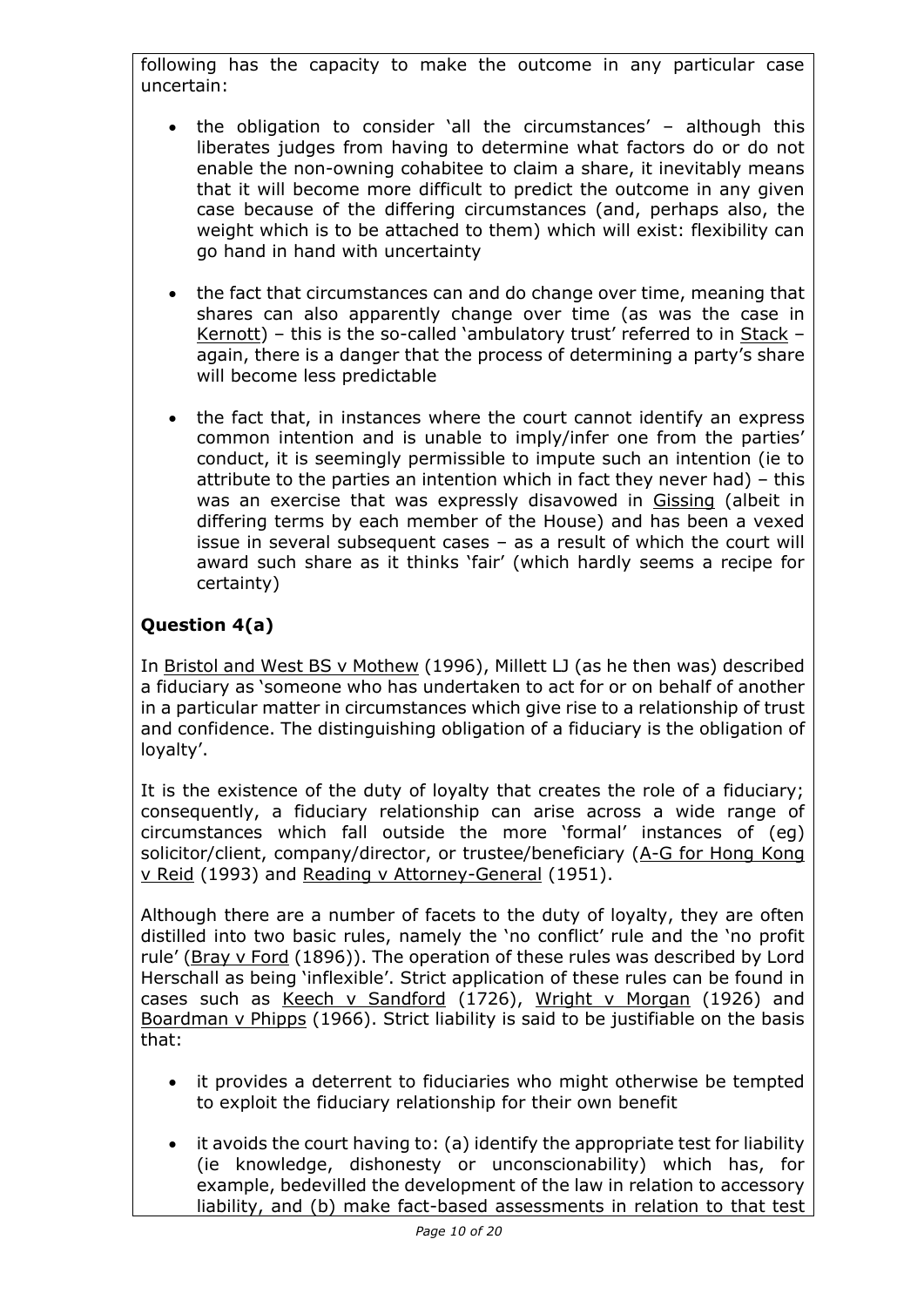(although in Murad v Al-Saraj (2005), Arden LJ doubted whether the evidential difficulties were as great as was sometimes suggested)

The rules, although sometimes harsh in their operation, undoubtedly possess the qualities of simplicity and certainty in terms of the standards which a fiduciary is expected to meet. In addition, the harshness of the rules can be mitigated:

- the trust instrument can authorise acts which would otherwise constitute a breach (such as a right for the trustee to charge for their services or to retain director's fees)
- the beneficiaries can (prospectively or retrospectively) authorise acts which would otherwise constitute a breach
- the court may, exceptionally, exercise its discretion to ignore the breach (Holder v Holder (1967))
- a fiduciary may be awarded remuneration for skill and effort by the court using its inherent jurisdiction (albeit that this will follow a finding of breach) - this will be rarely exercised (so as not to encourage fiduciary breach (Guinness v Saunders (1990)) but may be justified where the fiduciary has acted in good faith and has demonstrated business acumen beyond what is expected of the reasonable businessman (Boardman and Murad).

One final point to note is that the relief granted by the court is not punitive; the consequence of a breach of fiduciary duty is that a transaction is unwound, or a profit is disgorged. The overarching aim of the court's intervention is to restore the fiduciary to the position they would have been in had the breach of fiduciary duty not occurred.

# **4(b)**

Following a breach of fiduciary duty:

- a personal claim entitles the victim of the breach to bring a money claim against the defaulting fiduciary to make good the loss which has been caused – but such a claim is defeated or diluted if the fiduciary is insolvent
- a proprietary claim entitles the victim of the breach to follow a particular item that is trust property or to trace into its proceeds (Foskett v McKeown (2001)) – such a claim confers priority in insolvency and also allows the claimant to recover profits made with the trust property or its proceeds, but it does not assist where the trust property has been dissipated (Re Diplock (1948)) or has been acquired by a bona fide purchaser for value ('equity's darling')

In Lister & Co v Stubbs (1890), the defendant (S), who worked as a foreman for the plaintiff (L), placed orders on L's behalf with a third party in return for bribes. L claimed that investments made by S with the money he received were held on constructive trust for L. The Court of Appeal held that L was limited to a personal claim for the value of the bribes received on the grounds that: (a) a person could not be both a debtor to the principal for the bribe received (the personal claim) and also a trustee in favour of the same person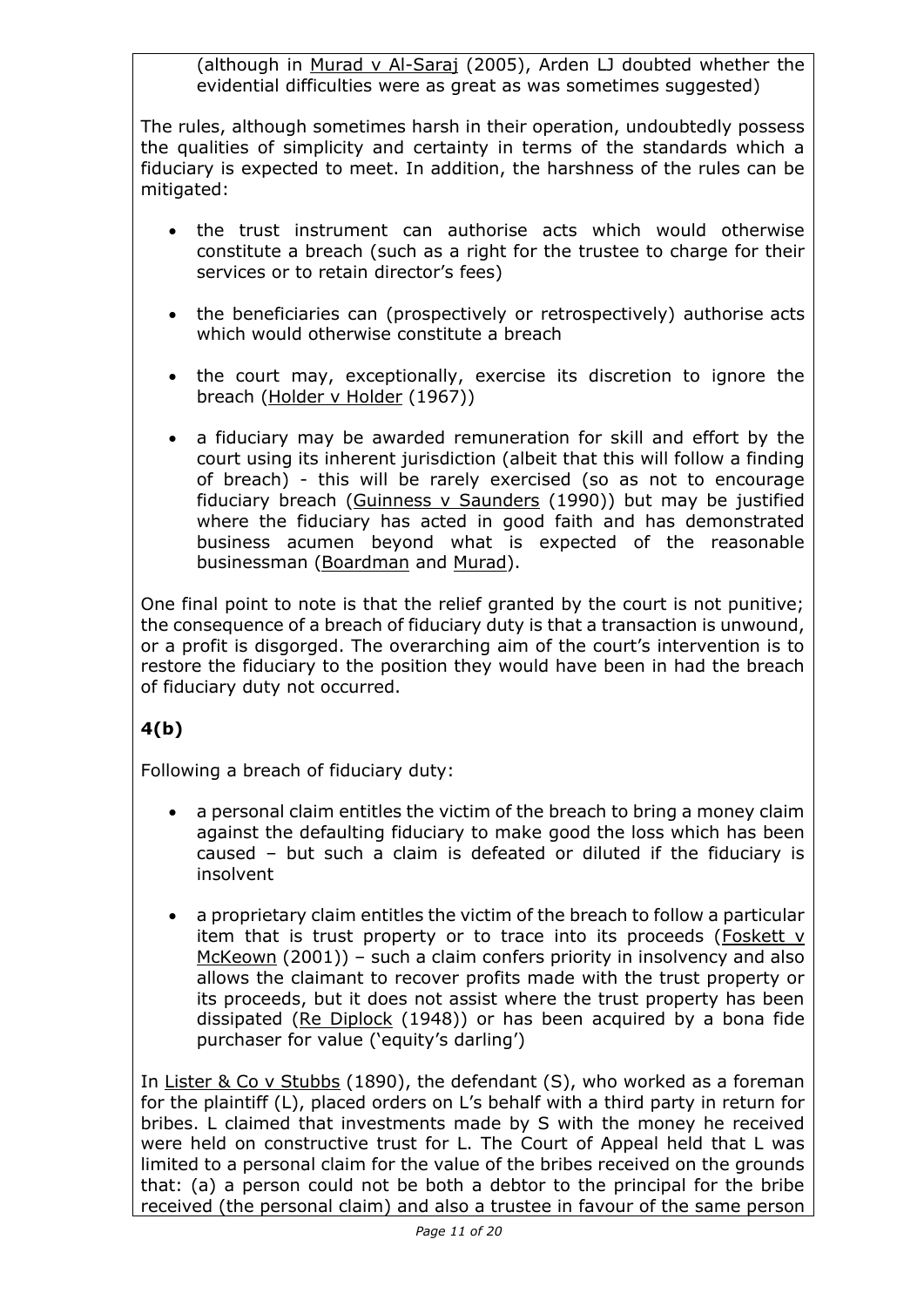in relation to the same bribe (the proprietary claim), and (b) on insolvency, a proprietary right would unfairly disadvantage the fiduciary's other creditors.

In Attorney - General for Hong Kong v Reid (1994), the Privy Council disapproved the decision in Lister. Lord Templeman stated that a bribe or secret commission received by a fiduciary becomes immediately subject to a constructive trust in favour of the fiduciary's principal. He discounted the contrary arguments in Lister on the basis that: (a) there was no objection to two remedies, so long as they did not lead to double recovery, and (b) the fiduciary's creditors would not be disadvantaged by not having recourse to an asset which the fiduciary ought not to have had in the first place. However, Reid was not binding in England and Wales.

In Sinclair Investments (UK) Ltd v Versailles Trade Finance Ltd (2011), Lord Neuberger MR declined to follow Reid in preference to Lister. He considered that:

- a proprietary claim was only available where the relevant asset was either pre-existing trust property, or was derived from some "opportunity or right" which was "properly" or "beneficially" that of the principal, and
- since a bribe or secret commission was neither of these, only a personal claim was available against the fiduciary in relation to it

The problem with this formulation was that it proved exceptionally difficult to apply in practice.

In FHR European Ventures LLP and others v Cedar Capital Partners LLC (2014), the Supreme Court swept away this difficulty by holding that:

- it was well established that where an agent received a benefit in breach of fiduciary duty, the agent was obliged to account to the principal and to pay a sum equal to the benefit by way of equitable compensation that represented a personal remedy for the principal against the agent
- however, in cases where this rule applied, the agent was also to be treated as having acquired the benefit on behalf of his principal – this meant that the principal also had a proprietary remedy against the agent and could elect between the two remedies
- a number of authorities suggested that the rule should apply to bribes or secret commissions paid to an agent, so that the agent held them on trust for their principal
- Lister was wrong and should be overruled

The Supreme Court acknowledged that "it was not possible to identify any plainly right or plainly wrong answer to the issue … as a matter of pure legal authority". Instead, the conclusion was one based on principle, practicality and policy. Although the decision represents a significant departure from a long-established position in English law, it brings simplicity and certainty to a topic where the leading authority was widely criticised and difficult to apply.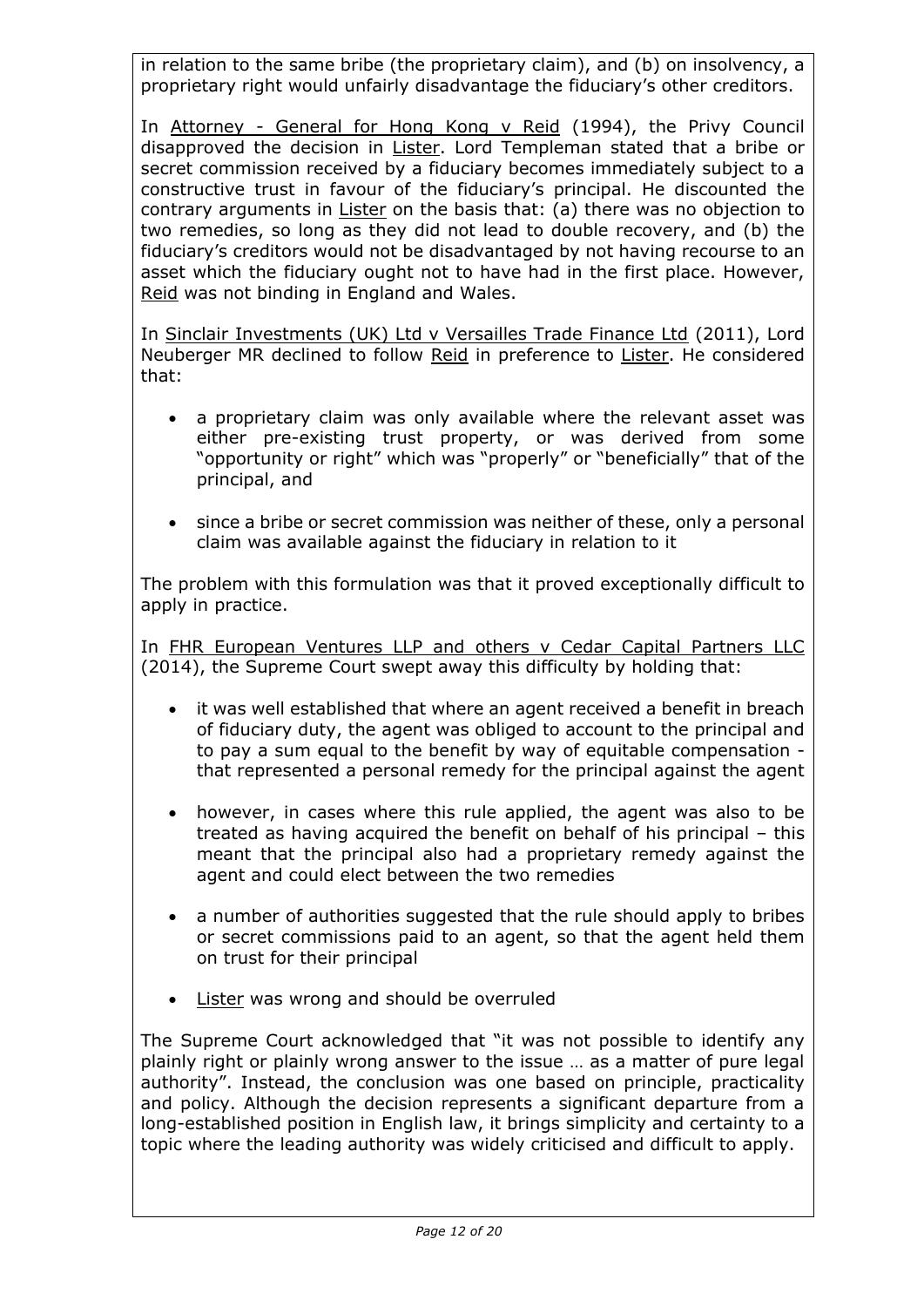## **Question 1**

### **Arturo v Bernard**

Arturo should be advised that he is entitled to apply for an order for specific performance against Bernard, the effect of which would be to compel Bernard to carry out his contractual obligation to deliver the case of truffles to Arturo.

An order for specific performance of a contract to supply goods will only be granted where an award of damages (which is the usual remedy for a breach of contract) would not an adequate remedy for the claimant (Adderley v Dixon (1824)). Damages will be regarded as adequate where a suitable alternative can be purchased on the open market (Cohen  $v$  Roche (1927), where antique chairs were considered to be ordinary articles of commerce). However, damages will not be regarded as an inadequate remedy where the subject matter is unique (as in the case of land) or the goods to which the contract relates are rare or of special value to the claimant (Falcke v Gray (1859) (Ming vase considered to be of unusual beauty, rarity and distinction) and Behnke v Bede Shipping Company Limited (1927) (ship considered to be of peculiar and practically unique value to the claimant because it precisely met the requirements of German shipping regulations, so allowing the claimant to use it immediately without modifications).

In the present case, the truffles are clearly rare. Arturo doubtless regards them as being an essential component of the menu that he has created (and hence he could claim that they are of special value to him). Arturo might also seek to argue that:

- the short period of notice which has been given by Bernard means that he has little time to source and secure delivery of an acceptable alternative (Sky Petroleum v VIP Petroleum (1974))
- his reputation as a chef would suffer if it came to be known that he had used an apparently inferior product (cf Verrall v Great Yarmouth Borough Council (1981))

If the court were to accept Arturo's evidence, he could expect to be granted an order for specific performance of his contract with Bernard. However, an order for specific performance is a final remedy which may only be granted after a full trial, which inevitably would take place long after the wedding. Arturo should therefore be advised to apply for an interim mandatory injunction, ie an order of the court compelling Bernard to perform his part of the contract in advance of any trial.

Given that the effect of such an interim mandatory injunction would, in the present case, be the same as making an order for specific performance, the criteria for obtaining such an order are more stringent than when applying for an interim prohibitory injunction. The rule established in Shepherd Homes Ltd v Sandham (1971) is that the court must feel a high degree of assurance that at the trial it will appear that the interim mandatory injunction was rightly granted. In practice, this means that the court's conclusion on this issue is likely to follow its conclusion as to how likely it is that specific performance will be awarded at trial.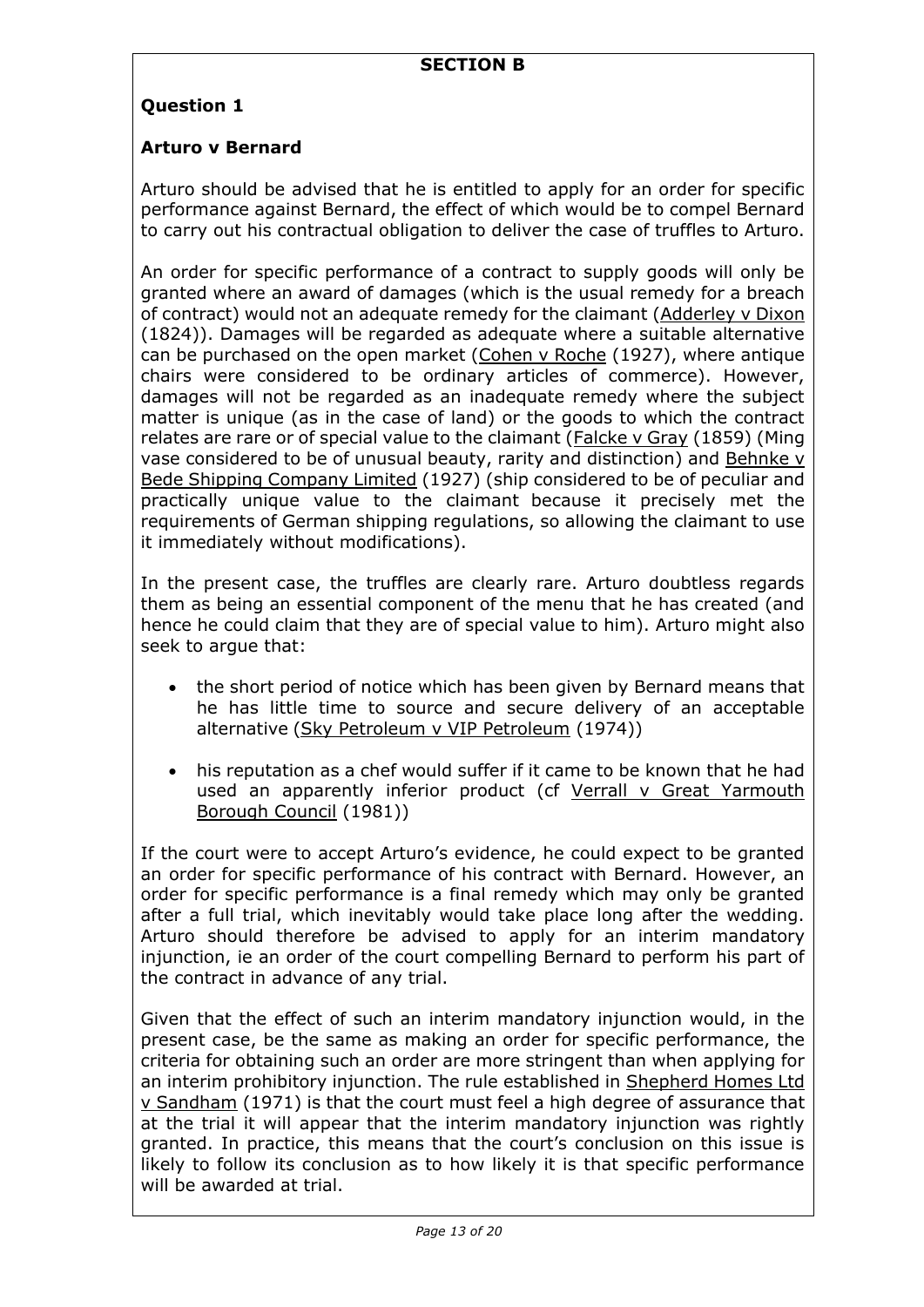## **Arturo v Claudia**

Arturo should be advised to seek an interim prohibitory injunction restraining Claudia from divulging any information about the menu to Celeb magazine.

The test for granting an interim prohibitory injunction is set out in American Cyanamid Co v Ethicon Ltd (1975) and comprises the following elements:

• Is the claim frivolous or vexatious / is there a serious question to be tried?

Claudia owes a duty of confidentiality to Arturo – breach of that duty is not a frivolous issue.

• Where does the balance of convenience lie?

If the injunction were refused and Arturo were later to win at trial, would he be adequately compensated in damages for his pre-trial losses, and could Claudia pay? Release of confidential information would expose Arturo to a civil claim by Wow! and might also cause considerable damage to his personal and professional reputation. The loss to Arturo is potentially substantial (and in terms of loss of reputation and/or business perhaps not even quantifiable in monetary terms), so damages may well not be adequate. There is no evidence as to Claudia's ability to pay.

If the injunction were granted but Claudia were later to win at trial, would she be adequately compensated in damages for her pre-trial losses and could Arturo pay? Claudia will suffer a financial loss and potentially also a (potentially unquantifiable) loss to her reputation, so damages may well not be adequate. There is no evidence as to Arturo's ability to pay, but his status as a world-renowned chef suggests he has assets.

Are there any special factors to consider?

Both Arturo and Claudia may suffer a loss of reputation, but Arturo also has an established business which may suffer (with potentially adverse consequences for the employees of that business).

• On the facts, the balance appears to favour Arturo. Even if the balance were unclear, the court should favour preserving the status quo ante (Garden Cottage Foods v Milk Marketing Board (1984)) by keeping the menu secret – again this favours Arturo.

Claudia appears to have already received a payment of £1,000. If that payment is the result of any breach of confidence by her, Arturo could apply for an account of profits (A-G v Guardian Newspapers Ltd (No 2) (1990). If successful, the court would order Claudia to pay over any profits which she has made from the unauthorised use of confidential information.

## **Question 2**

Wills Act 1837 (WA 1837), s 9 requires testamentary dispositions to be made by Will and to be signed by the testator in the presence of two witnesses, who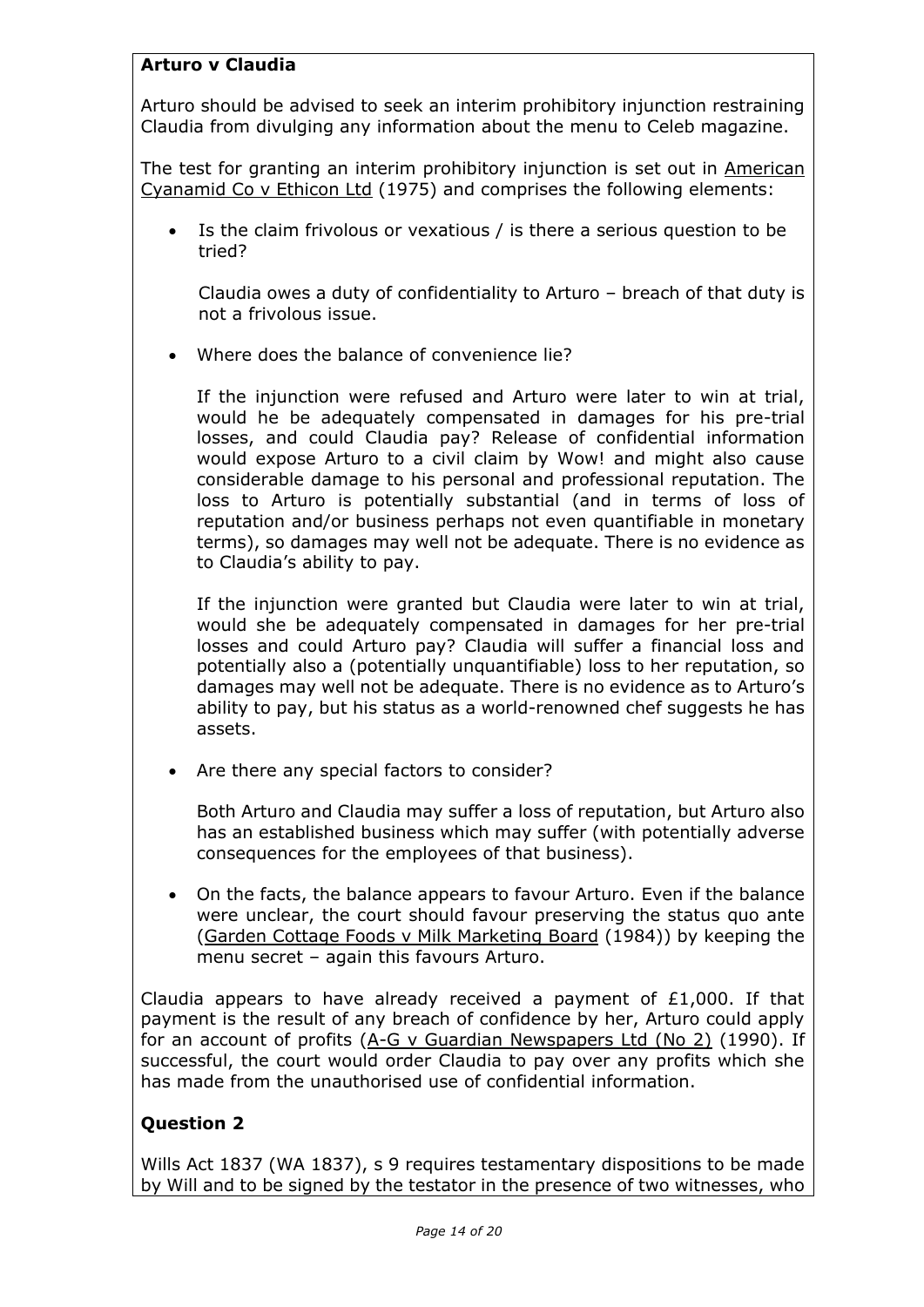must then also sign in the presence of the testator and of each other. However, secret trusts are an exception to this requirement.

By his first disposition, Daniel is attempting to create a fully secret trust, given that it appears as an outright gift to Helga and Isla on the face of Daniel's Will. Kasperbauer v Griffith (2000) sets out three key requirements for secret trusts:

- The three certainties (Knight v Knight (1840)) must be satisfied. Certainty of intention appears to be satisfied as Daniel, in his conversation with Isla, expressly asked that she and Helga hold £50,000 on trust for the donkey sanctuary (so certainty of object is also established). However, there appears to be an issue as to certainty of subject matter, because the legacy in Daniel's will is £100,000 and not £50,000. There are two conceivable outcomes: either (a) the discrepancy is treated as undermining the entire gift (with the result that the trust fails completely for uncertainty of subject matter) or (b) the secret trust applies to £50,000 of the £100,000 legacy but not the other £50,000. It is submitted that the latter is the more likely (Re Colin Cooper (1939)). It follows that £50,000 of the legacy is an outright gift to Helga and Isla (apparently as joint tenants, which therefore passes to Helga by survivorship following Isla's death).
- The existence of the trust (Wallgrave v Tebbs (1855) and its terms (Re Boyes (1884)) must be communicated to the secret trustee during the testator's lifetime. This is satisfied as regards Isla, but neither Daniel nor Isla communicated the necessary information to Helga before their respective deaths. Ordinarily, only those secret trustees who are informed of the trust and its terms are bound by it. There is an exception to this rule where the ostensible gift in the will appears to be taken by the secret trustees as joint tenants and communication to one of the joint tenants takes place before the will is executed: in that situation communication to one joint tenant is treated as communication to them all (Re Stead (1900)). However, that exception will not apply here because Daniel only told Isla about the trust after he had executed his Will.
- The secret trustee must have accepted the trusteeship  $-$  in Isla's case this is clear, but Helga never accepted.
- The testator must have relied on the secret trustee's acceptance. In this case Daniel relies on Isla's acceptance by leaving his existing will, which contains the relevant gift, unrevoked.

In light of the above discussion, it would seem that Helga may indeed be able to retain the entirety of the  $£100,000$  gift, on the basis that (a) half the gift was never subject to the trust and has passed to her by survivorship, and (b) the other half was not impressed with a trust in her hands because she was not told about the trust.

By his second disposition, Daniel is attempting to create a half secret trust in relation to his house. The basic requirements of such a trust were discussed in cases such as Ottaway v Norman (1972) and Kasperbauer v Griffith: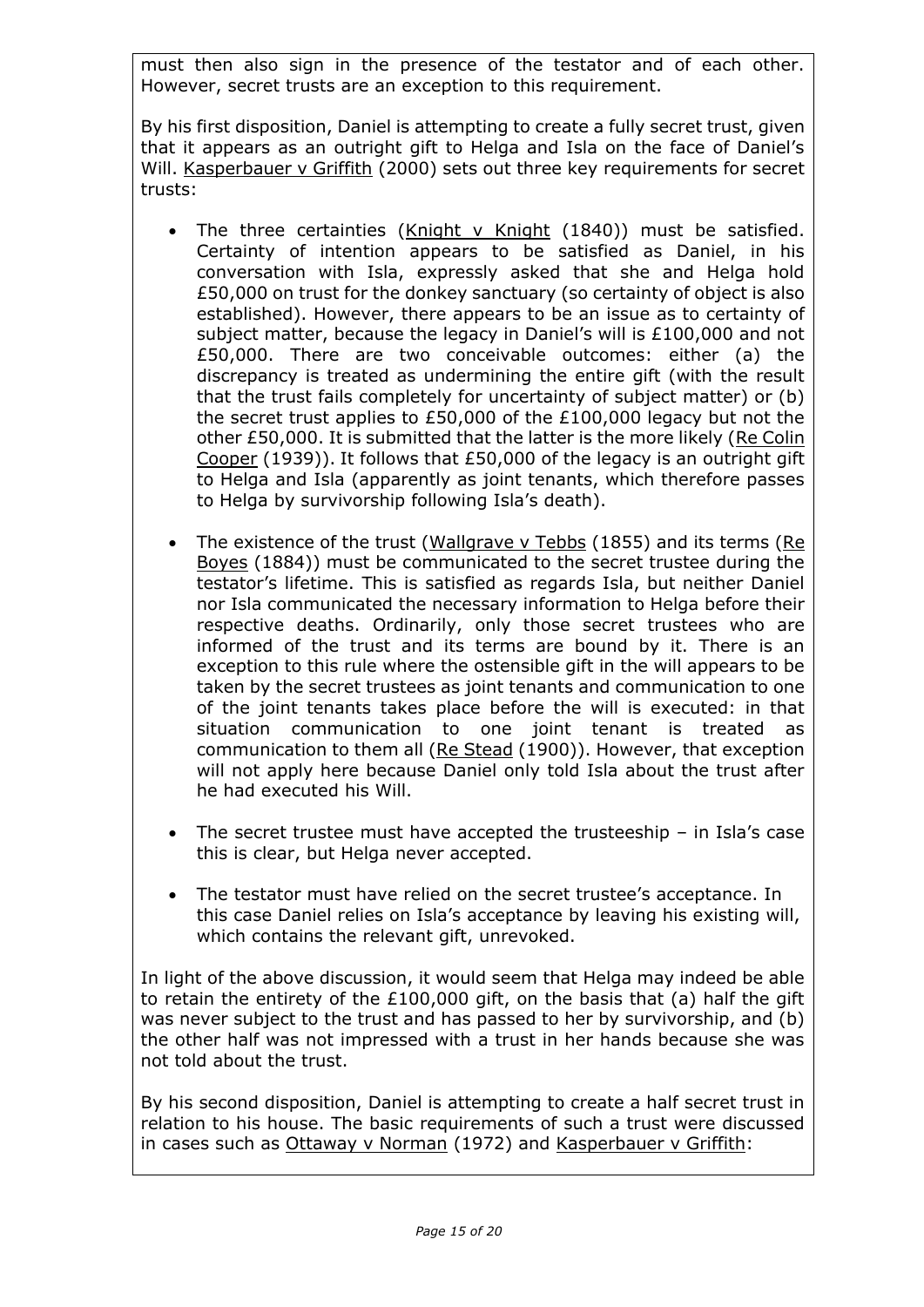- Intention this has been discussed previously. Certainty of intention (see Daniel's first email to Gordon), as well as certainty of subject matter (the house) and object (Erin) all seem clear enough.
- Communication this has been discussed previously, but there is one important distinction between fully secret and half secret trusts: communication of the existence of the trust and its terms must take place before the will is executed (Re Keen (1937) and Re Bateman (1970)). It is not clear from the facts whether this requirement has been satisfied: if it has not, the trust fails (and the house passes with Daniel's residuary estate). However, on the assumption that Daniel executed his Will after Gordon agreed to act as a trustee, it is submitted that it does not matter that Daniel did not inform Gordon of the exact terms of the trust; this is because the method of communication which Daniel has chosen to adopt (an email attachment which is only to be opened after his death) is analogous to the method which was endorsed in Re Keen, where a sealed envelope which contained written instructions to the trustee was handed over on similar terms. It is submitted that it is enough that Gordon is told that the attachment contains the relevant terms and agrees to act as a trustee on that basis.
- Acceptance this has been discussed above, with the important distinction that acceptance must occur before the will is executed.
- Reliance in this case Daniel relies on Gordon's acceptance by then making his Will (including the relevant gift)

On the face of it, the half secret trust is valid.

As this is a trust of land, it is necessary to consider the application of Law of Property Act 1925 (LPA 1925), s 53(1)(b), under which an express declaration of trust in relation to land must be manifested and proved in writing signed by the person declaring the trust. Daniel's Will is not sufficient for this purpose (because it does not set out the terms of the trust) and nor will be the attachment to Daniel's second email if Daniel has not signed it. In that circumstance, the trust in favour of Erin can only be valid if it can be argued that LPA 1925,  $s$  53(1)(b) does not apply to it. Ottoway v Norman (1972) is a first-instance decision where a secret trust of a house was upheld, but LPA 1925, s 53(1)(b) is not referred to at all in the judgment and does not appear to have been raised in argument. Re Baillie (1886) suggests that a half secret trust of land cannot be declared orally, but this decision pre-dates the courts' acceptance of the legitimacy of half secret trusts at all (which occurred in Blackwell v Blackwell (1929)), and so is of limited assistance.

The further problem here, however, is that the beneficiary of the trust (Erin) witnessed Daniel's Will. The usual rule is that a person cannot benefit under a Will if they have witnessed it (WA 1837, s 15). However, Re Young (1951) is authority for the proposition that in the case of a secret trust this provision is not engaged because the beneficiary takes under the trust and not under the Will.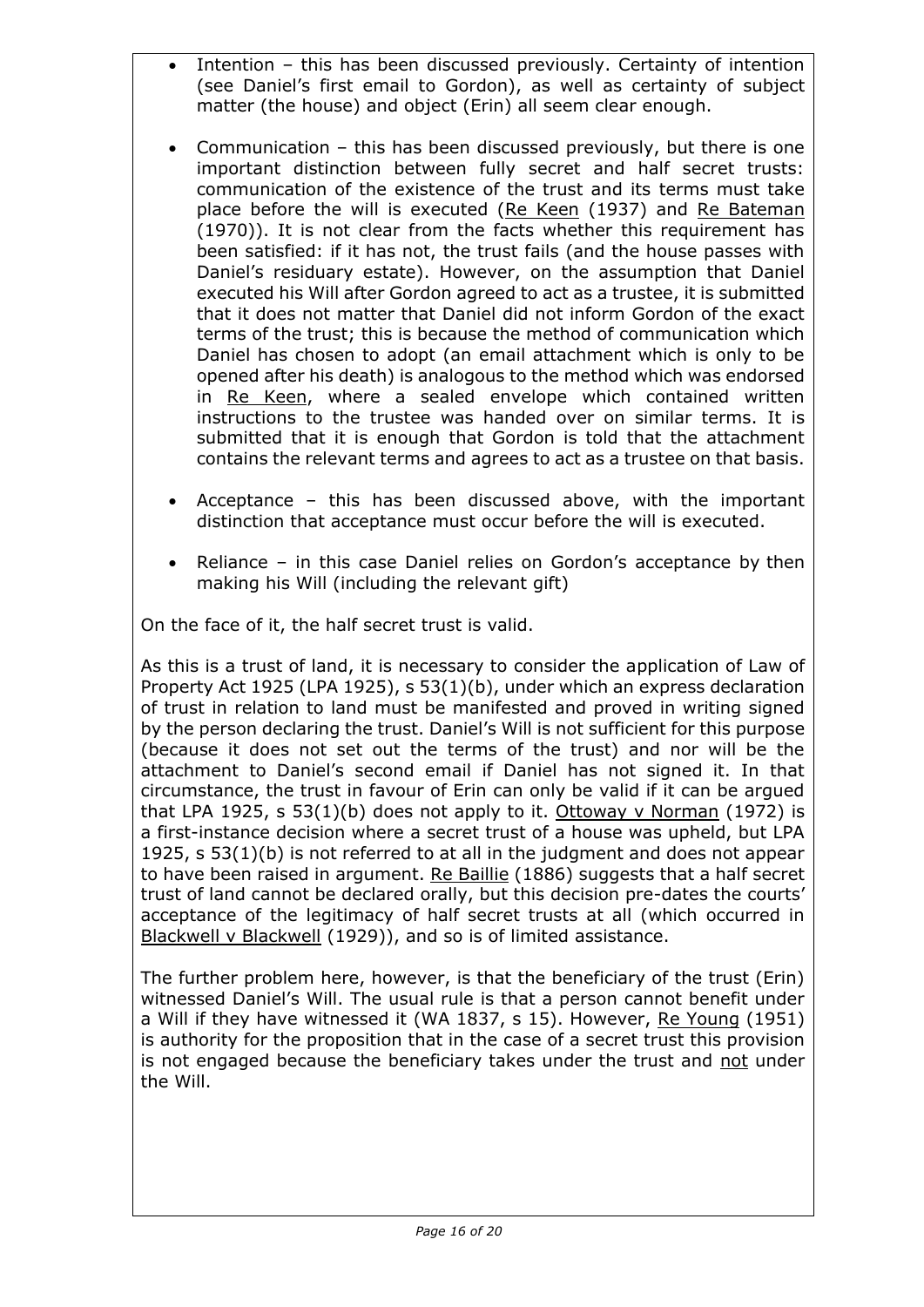## **Question 3**

The flat

Kapil is the absolute owner of the land and has attempted to transfer it to Lionel on trust for Maria – this is one of the three methods of lifetime disposition described in Milroy v Lord (1862). This requires both a valid transfer of the legal title and a valid declaration of trust (ie a declaration which satisfies both the requisite formalities and the three certainties (Knight v Knight (1840)).

Although there is no problem with the three certainties in relation to Kapil's oral declaration of trust, LPA 1925, s 53(1)(b) requires that the declaration should be 'manifested and proved by some writing' and signed by the declarant. The 'writing' does not have to come into existence on the same day as the declaration, so it does not matter that Kapil's text is not sent until the next day (it is submitted that a text would be held to constitute 'writing' for these purposes). However, the absence of a signature is fatal to the validity of the text as written evidence of the trust, and so the trust in favour of Maria is unenforceable.

In order to transfer legal title to land, Kapil must use a deed (Law of Property Act 1925 (LPA 1925), s 52) which satisfies the requirements of Law of Property (Miscellaneous Provisions) Act 1989, s 1. Legal title will not pass until registration of the transfer at the Land Registry (Land Registration Act 2002, s 27(2)(a)). Kapil has executed a transfer deed, but Lionel has not been registered as legal owner at the Land Registry before Kapil died. Consequently, the transfer has not been constituted (Milroy v Lord). As Lionel is a volunteer, equity will not compel the transfer of legal title to him, nor will it treat the failed transfer as a declaration by Kapil that he was holding the flat on trust for Maria, as that was not his intention.

Equity may intervene to save the transfer if it can be said that Kapil has done all that is required of him to transfer legal title, but some other step remains outstanding which is out of his control but may be expected to follow in the ordinary course of events, then the gift is still effective. This is sometimes called the 'Re Rose principle' (Re Rose (1952)), or the 'every effort rule'. However, even though Kapil has used the correct method for transferring legal title, he has not sent it to the person capable of effecting the transfer (ie the Land Registry). In Mascall v Mascall (1984), the Re Rose principle was extended so as to apply in circumstances where the donor has put matters beyond their control. However, in the present case the TR1 form is still with Lionel (Kapil's solicitor and agent), and so was not yet out of Kapil's hands.

#### Shares in Kempston Bros Limited

Kapil owns a beneficial interest in the 5,000 shares, which are held on bare trust for him by Lionel. In directing Lionel to divide the trust property between Naomi and Oscar, Kapil has failed to identify which parts/elements are to go to each recipient. Ordinarily, this would cause the dispositions to fail (Re London Wine (1986) and Re Goldcorp (1994)), but where the subject matter of a gift is unsegregated intangible property where each element of the gift is exactly the same (as is the case with ordinary shares), then it does not matter that the property for each beneficiary is not identifiable (Hunter v Moss (1994) and Re Harvard Securities (1997)).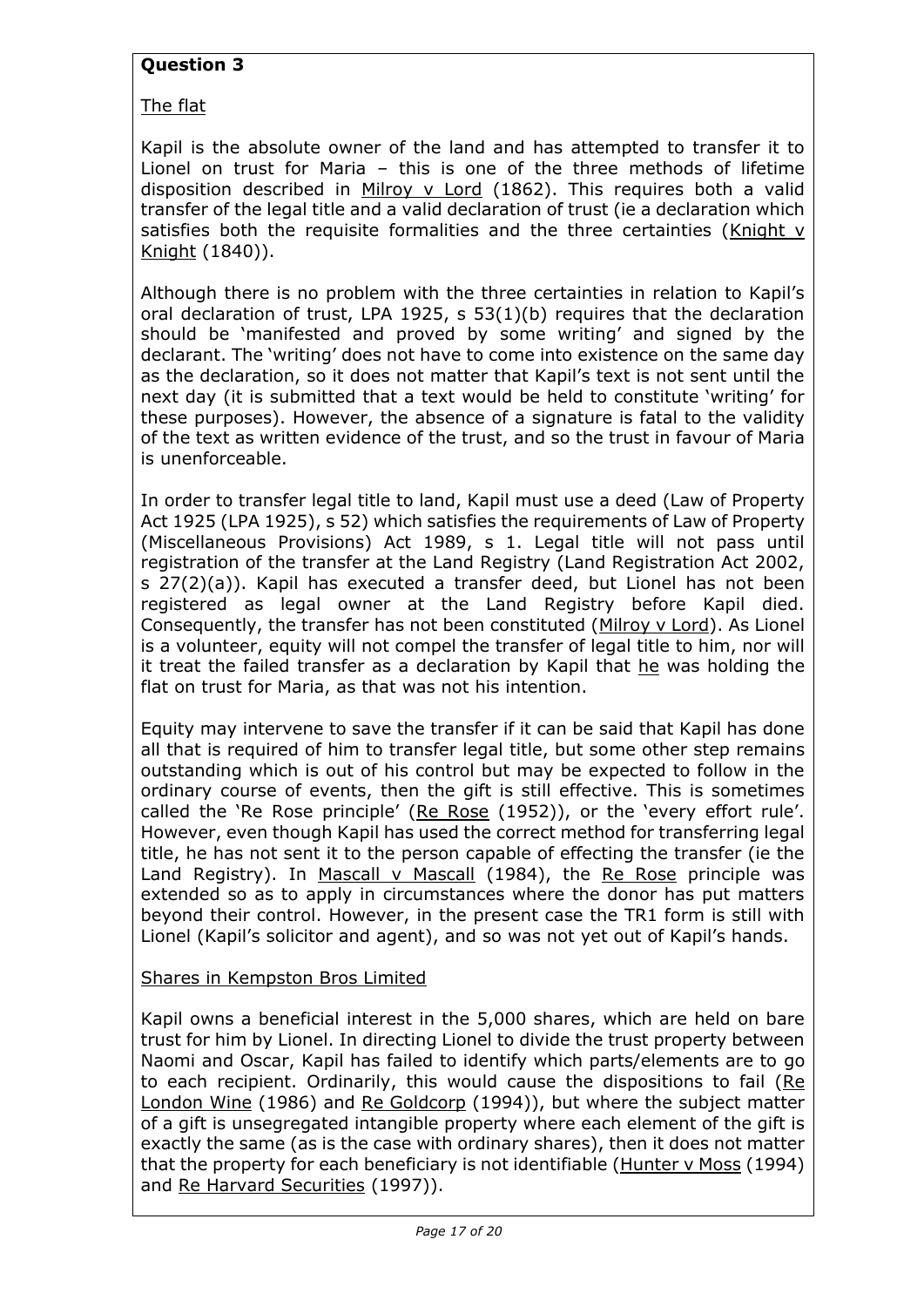In relation to the 2,500 shares for Naomi, Kapil's direction constitutes a disposition of his subsisting equitable interest (Grey v IRC (1960)). As such, it therefore needs to comply with the formalities set out in LPA 1925, s 53(1)(c), ie it must be 'in writing' and signed by Kapil or his agent. Kapil's direction is only given orally, and so it is void. Lionel still has legal title which he now holds on trust for Kapil's estate.

In relation to the gift of 2,500 shares to Oscar, Kapil has directed Lionel to transfer legal title to Oscar absolutely. In that circumstance, Vandervell v IRC (1967) applies and there is therefore no need to comply with LPA 1925, s  $53(1)(c)$ . However, the transfer to Oscar has not occurred, and there is no indication that a stock transfer form (as required by Stock Transfer Act 1963, s 1) has been executed. Again, Milroy v Lord indicates that equity will not perfect the transfer to Oscar. If Kapil's instruction to Lionel could be regarded as irrevocable, then Re Rose might apply; however, there is little if anything in the facts to indicate that this was the case.

## The Rolls Royce

Kapil intends to make a gift of a chattel, which can only be fully legally constituted by the additional delivery of the chattel (Re Cole (1964)). However, equity may intervene if the circumstances of the intended gift can be considered to be a *donatio mortis causa* (Cain v Moon (1896)). The necessary criteria are that: (a) the attempted gift is made in contemplation of death, (b) the gift is conditional on death, and (c) there is delivery of the subject matter of the gift or something which represents title to it.

Kapil's use of the words "I don't think I'm going to make it", followed by his death shortly after would appear to satisfy the first two criteria. However, there is no delivery of anything which represents title (or dominion) to the car - a handing over of car keys (as in Woodward v Woodward (1992)), or possibly even disclosure of the security code if Parker had not previously known it, might perhaps have been sufficient. However, there is nothing of that kind here so it is submitted that the Rolls Royce car will pass as part of Kapil's estate.

## **Question 4**

Given that William is now bankrupt, a personal claim against him will be of little use to Velma or Zander, since their claims will rank alongside those of William's other unsecured creditors. They should therefore look to pursue whatever proprietary remedies may be available to them in order to follow or trace the funds which William has misappropriated. They may also have personal claims against any third parties who have received any part of those funds.

Velma is the beneficiary of an unadministered estate. Consequently, she does not have legal title and can only pursue a tracing claim in equity, rather than at common law, by virtue of the fiduciary relationship which exists between William and herself as executor and beneficiary respectively (Re Diplock (1951)).

Xena is an innocent volunteer. As a result, the £150,000 which she received can be traced by Velma into Xena's hands and from there into the flat in London. Velma is entitled to claim a proportionate share of the value of the flat, which would include the profit arising from its increase in value (Foskett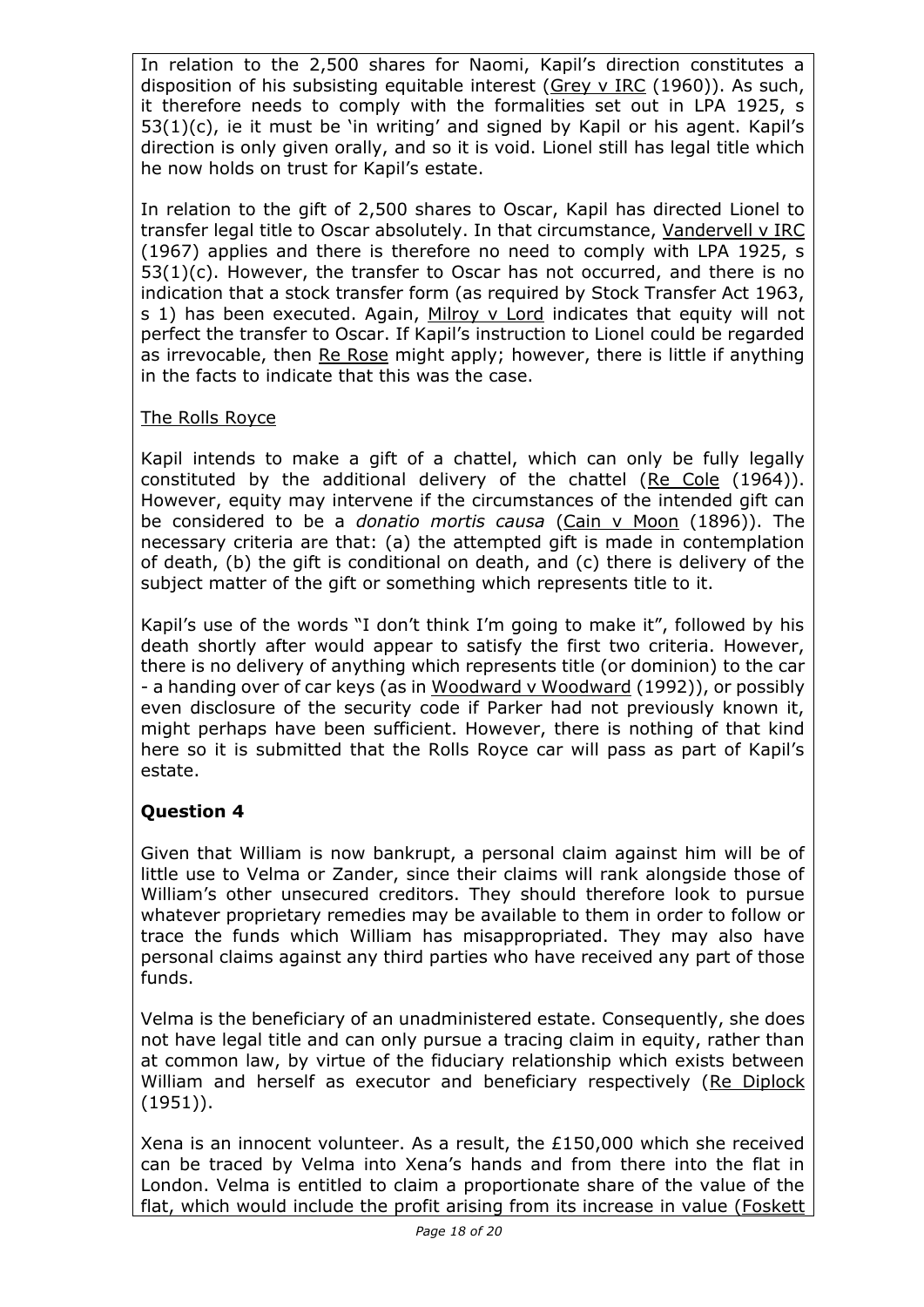v McKeown (2001)). Velma's initial contribution to the price of the flat was three-fifths (£150,000 ex £250,000), so she is entitled to three-fifths of its current value, ie (£300,000 ÷ 5) x 3 = £180,000.

The £75,000 given to Yannick has been dissipated and so cannot be traced. Each of Yannick's creditors is a bona fide purchaser for value without notice. Although Yannick has received trust funds, a claim against him based on knowing receipt will not succeed because we are told that he 'had no idea' about the circumstances of the payment to him. Velma will not, therefore, be able to establish the 'unconscionability' requirement identified in **BCCI** (Overseas) Ltd v Akindele (2000) as the touchstone for liability under this head.

However, despite the fact that Yannick was unaware of the source of the money which was paid to him or the circumstances in which it was taken by William, Velma is still entitled to pursue a personal claim against him (Re Diplock). Velma must first exhaust her remedies against William, following which she can then bring a personal claim against Yannick for the £75,000 which she is unable to trace. Velma will not be entitled to interest on the amount which she claims.

It appears that a 'change of position' defence exists in relation to such a claim (Lipkin Gorman v Karpnale Ltd (1991)). There are two requirements for the defence to be made out: (a) the defendant must have incurred expenditure in reliance on the money they have received, and (b) the expenditure has to have been 'extraordinary' (in the sense of being expenditure that they would not otherwise have incurred). Yannick satisfies (a) but does not satisfy (b); the debts are payments that he would have had to make in any event (Derby v Scottish Equitable Plc (2001)) and so they are not 'out of the ordinary'.

Like Velma, Zander will also have to rely on equitable tracing, given that: (a) he does not have legal title to the money in his trust but is only a beneficiary (which provides him with the necessary fiduciary relationship with William), and (b) the money taken from his trust fund has passed through a mixed bank account (Agip (Africa) v Jackson (1991)).

When William withdraws £100,000 from Zander's trust and pays it into William's bank account, £10,000 is immediately dissipated as it is used to pay off the overdraft and so cannot be traced. The bank is a bone fide purchaser for value without notice (Bishopsgate Investment v Homan (1995)). Zander has a charge on William's bank account for £90,000 (Re Hallett (1880)).

Again, the £35,000 used to pay William's bills goes to one or more bona fide purchasers for value without notice, and so is dissipated and cannot be traced. The balance in the account at this point is £55,000.

The £60,000 which William pays into his account in March will not be deemed to replace Zander's dissipated money (Roscoe v Winder (1915)) given that there is no evidence that this was William's intention, and so it is not available for Zander to trace into. Zander's claim going forward is limited to the lowest intermediate balance on William's account (which in this case is £55,000).

Ordinarily, where a trustee mixes a beneficiary's money with their own, and then makes a payment out, it is presumed that the trustee has acted honestly by using their own money first (Re Hallett). This would mean that £60,000 of William's money and £10,000 of Zander's trust fund is used to discharge the